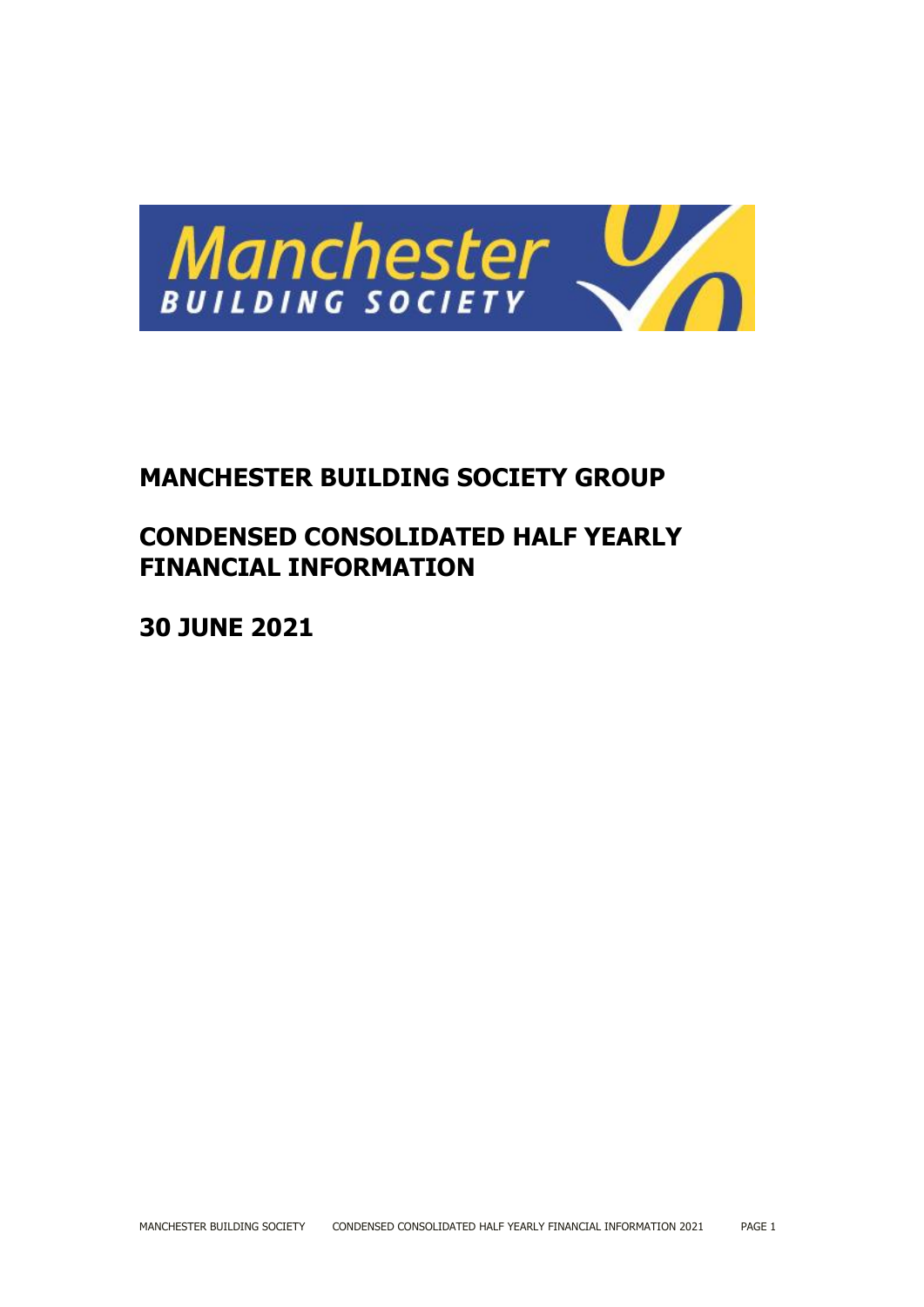## **CONTENTS**

- **DIRECTORS' REPORT**
- **STATEMENT OF DIRECTORS' RESPONSIBILITIES**
- **CONDENSED CONSOLIDATED STATEMENT OF COMPREHENSIVE INCOME**
- **CONDENSED CONSOLIDATED STATEMENT OF CHANGES IN EQUITY**
- **CONDENSED CONSOLIDATED STATEMENT OF FINANCIAL POSITION**
- **CONDENSED CONSOLIDATED STATEMENT OF CASH FLOWS**
- **NOTES TO THE CONDENSED CONSOLIDATED FINANCIAL STATEMENTS**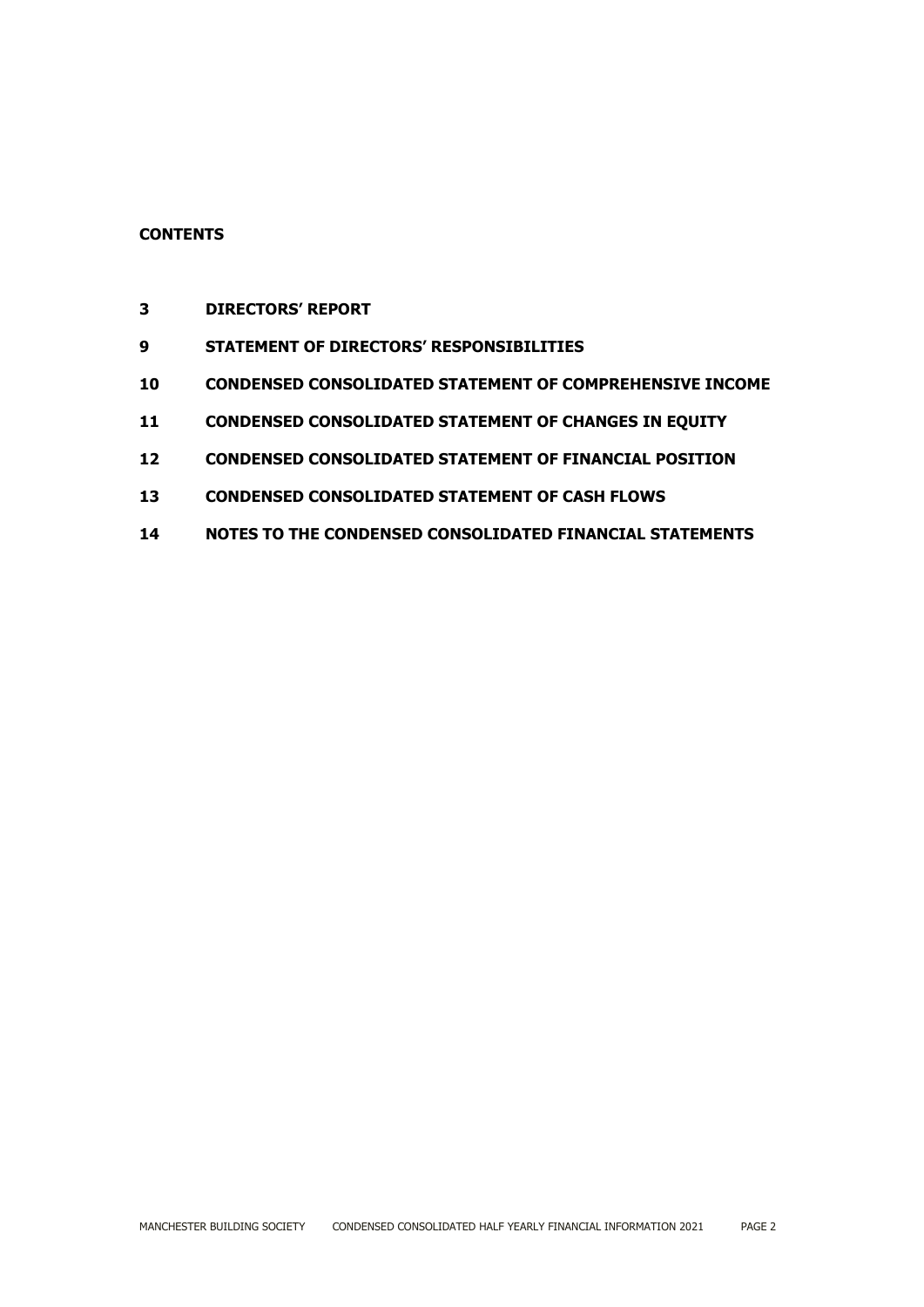#### **DIRECTORS' REPORT**

#### **Introduction**

The Directors present their Condensed Consolidated Half Yearly Financial Information of the Group for the 6 months ended 30 June 2021.

At 30 June 2021 the Group consisted of the Society and its wholly owned subsidiary, MBS (Mortgages) Limited.

#### **Strategic summary**

Events, fully disclosed in the Annual Report and Accounts for the year ended 31 December 2012, led to a material write-down of the Group's reserves following a change in the accounting treatment of certain financial assets.

Subsequently, the Group's strategy since 2013 has been to seek to reduce risks and conserve regulatory capital by moving its risk profile away from those legacy asset positions that carried higher risks and higher regulatory capital risk weightings.

The Society has continued to have headroom above its Total Capital Requirement ("TCR") in total capital terms but did not meet the qualitative standards for the level of Common Equity Tier 1 regulatory capital ("CET 1") prior to June 2021. Consequently, the Society did not pay the coupons on its Permanent Interest Bearing Shares ("PIBS") in April 2021 as such a distribution was prohibited under the applicable regulatory capital conservation rules.

The Society has pursued legal proceedings against its former auditors, Grant Thornton (UK) LLP, since the write down booked in 2012. In June 2021, the Society's appeal against the decisions of the High Court and Court of Appeal was upheld by the Supreme Court. As a result of this judgment the Society was awarded damages of £13.4m. In addition, the Society is entitled to receive further sums in relation to interest and costs. In August 2021, an interim payment of £8.4m was received in relation to interest and costs. The value and timing of any final payment on interest and costs is currently unknown.

The profit generated by the award of the damages and the interim interest and cost payment has been verified as required under the UK Capital Requirements Regulation and can be recognised within the Society's regulatory capital, meaning that the Society now meets the required qualitative standards for the level of CET 1 capital as at 30 June 2021. Any additional interest and costs awarded to the Society will be recognised as the quantum becomes more certain.

With this increase in CET 1 capital, the Board expects to be able to resume payment of the Society's PIBS. However, the Society remains at risk that an external stress event such as a severe downturn in the housing market in either the UK or Spain, a regulatory requirement to hold additional capital or a change in accounting standards, could result in a further breach. There remains, therefore, uncertainty over the Group's ability to make coupon payments in the medium to long term.

A review of the strategic direction to be taken by the Group following the Supreme Court judgment is being undertaken by the Directors, alongside its regulators and advisors, to establish what it will mean for the Manchester's ongoing strategy. At present, however, the Society continues to follow a medium to long term plan which was independently reviewed, and acknowledged by the PRA in 2018 and most recently updated in November 2020.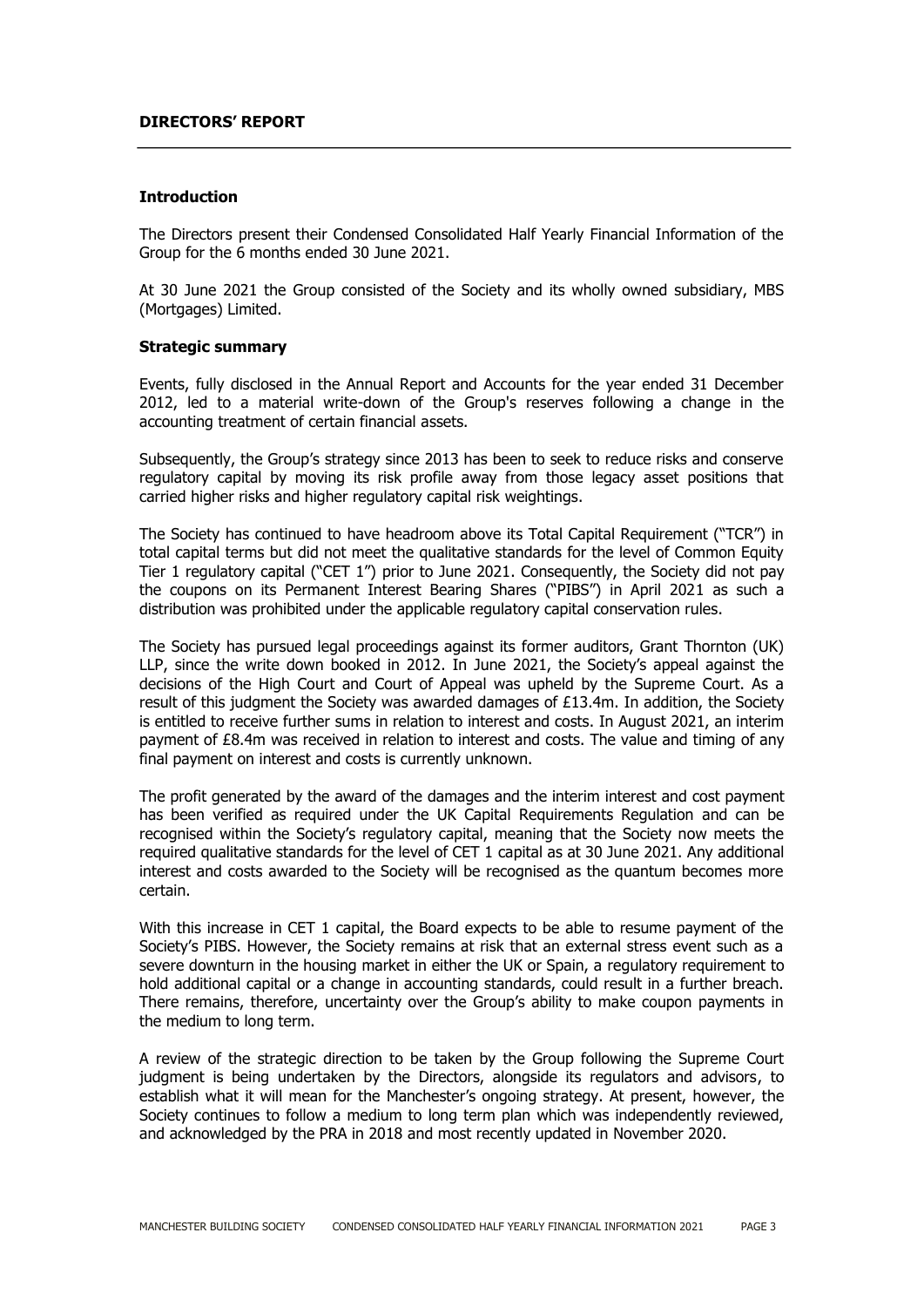The Group's results for the period are explained in detail in the sections that follow, along with the principal risks and uncertainties that the Group faces.

## **Business review**

The Group recorded a profit after taxation for the 6 months ended 30 June 2021 of £20.4m, compared with a loss for the 6 months ended 30 June 2020 of £0.4m.

The recorded profit includes £21.8m in relation to the award made to the Society by the Supreme Court following the legal action that it took against its former auditors, Grant Thornton (UK) LLP ("GT") and associated costs and interest. Damages and interest of £14.3m are included within income whilst  $£7.5m$  in relation to the interim cost payment received from GT is included as a negative expense. This interim cost payment covers both costs previously paid to GT following the judgments of the lower courts and costs incurred in pursuing the legal action. The Society also expects to be awarded additional costs and interest, but these have not been recognised at 30 June 2021 as their values are still to be determined.

The Society's underlying performance has continued to be impacted by economic uncertainty in both the UK and worldwide in relation to the ongoing Covid-19 pandemic. The nature of the timing and magnitude of economic recovery remains unclear. It appears likely that higher than usual unemployment and record low interest rates will continue for a period.

Whilst a core team has operated from the Group's head office building, the majority of the Society's employees have continued to predominantly work from home throughout the period. Despite this new way of working, customer service levels have been maintained at the usual high standards.

Mortgage assets reduced by 7% in the 6 months ended 30 June 2021 as the Group continued to make no new advances.

The Group's net interest income of  $£3.1m$  remained in line with the same period in 2020 despite the reducing size of the balance sheet and the historically low Bank of England base rate environment. Both interest income and interest expenditure reduced by £0.6m compared with the comparable period. Retail balances at the end of June 2021 were £166m, 6% lower than at the end of December 2020.

Other operating income for the 6 months ended 30 June 2021 was £nil, compared to £0.8m for the comparative period in 2020. Other operating charges in the period were  $E0.5m$ compared with £0.1m in the comparative period. A £0.5m loss relating to movements in the Sterling:Euro exchange rate has been recognised compared with a £0.7m gain at 30 June 2020. The exchange rate losses/gains largely offset within impairment in each period.

The Group's administrative expenditure of  $E2.3m$  was  $E0.2m$  (8%) higher than in the comparative period in 2020 with £0.2m of costs being recognised in relation to the migration of the Society's core banking system.

An Expected Credit Loss release of £0.1m was recorded in the period in respect of the Group's UK mortgage and loan books, compared to a charge of £0.4m in the first half of 2020.

An Other Impairment Losses charge of £0.2m was recorded in the period in respect of the Group's Spanish mortgage and loan books, compared to a charge of  $£1.8m$  in the first half of 2020. The charge included a £0.5m release (June 2020: £0.7m charge) relating to the Sterling:Euro exchange rate (largely offset in other income).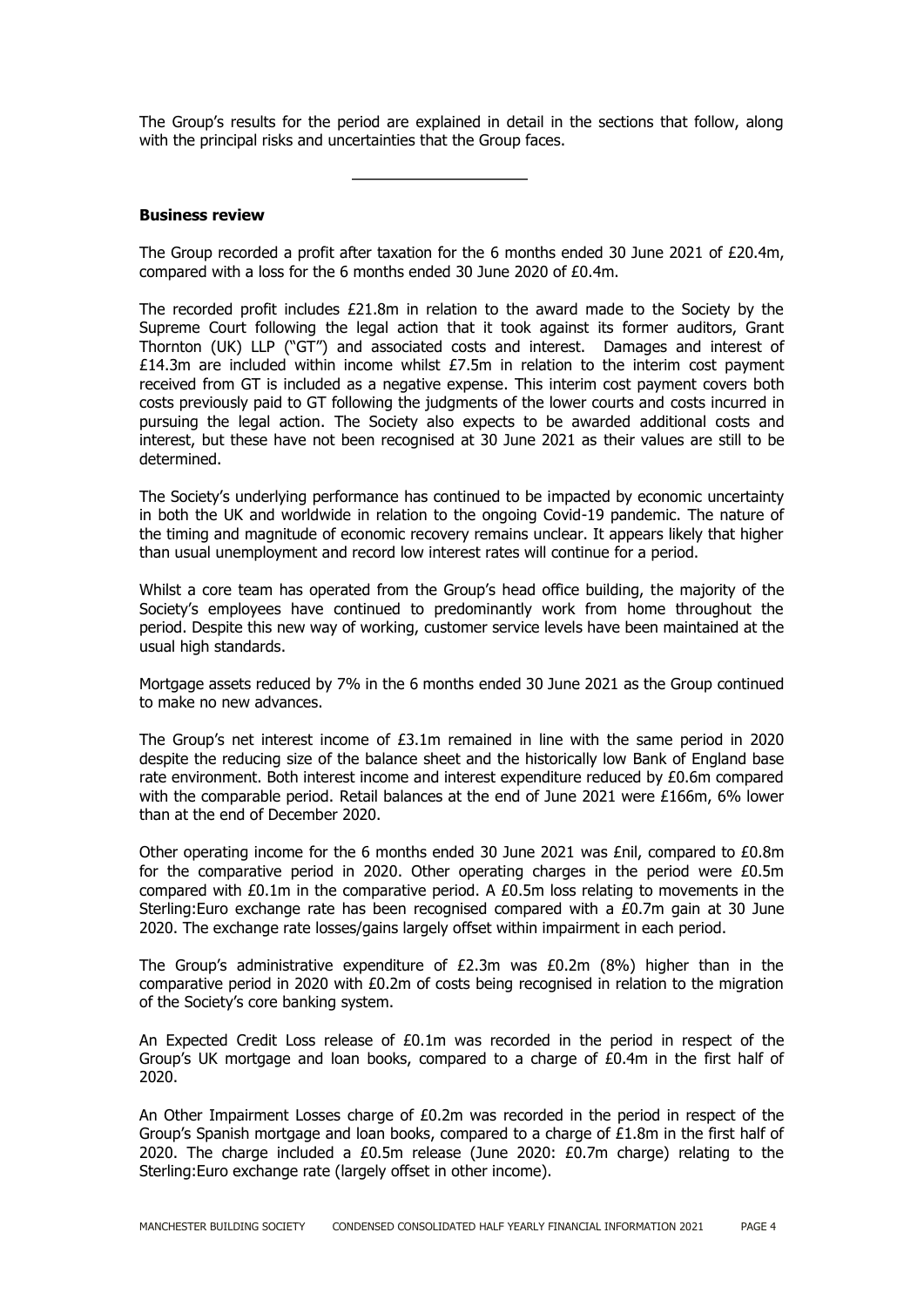The Group continued to offer mortgage payment deferrals in line with the Government scheme and also helped borrowers in financial difficulties to resolve their situations, taking a consultative approach with borrowers who experienced repayment difficulties and applying forbearance as appropriate. At 30 June 2021, excluding the second charge portfolio, there were 14 mortgage accounts where payments were 12 or more months in arrears (31 December 2020: 14). Total arrears were £0.7m (31 December 2020: £1.2m).

High levels of liquidity were maintained throughout the period with the Group having significant balances deposited with the Bank of England.

#### **Risks and uncertainties**

Whilst the Society considers its strategic options following the judgment of the Supreme Court, it continues to follow the medium to long term strategic plan that was updated and submitted to the PRA in November 2020. The current planned run-off of the balance sheet within that plan means that there remains a material uncertainty to the ability of the Group and Society to continue as a going concern in the medium to long term.

Every business faces risks as part of its day-to-day operations. The Board's risk management objectives are to seek to minimise the risks that the Group faces, by deploying a range of risk management policies and procedures within an appropriate control environment in order to achieve such an outcome.

A full explanation of the Board's assessment of the risks and uncertainties that are faced by the Group was set out in the 2020 Annual Report and Accounts on pages 5 to 6. The key risks remain similar to those identified last year.

Summarised below are a number of the Group's key risks and uncertainties:

**Credit Risk:** The Group is exposed to the risk that it may not receive back in full any sum that has been loaned (in relation to loans and advances) or any sum that it has deposited with a banking counterparty (in relation to liquid assets) when such amounts fall due. The Board monitors credit risk, underlying security values and the level of impairment provisions on a regular basis. Credit risk is more of a consideration in relation to loans and advances to customers than in relation to the Group's liquid assets; the former involve relationships with individuals or small businesses, whilst the latter are far fewer in number, being restricted to either the Bank of England or UK High Street banks, where credit risk is assessed as being very low.

The Group's management of credit risk in respect of loans and advances recognises that as the portfolio runs off it is likely that a greater part of the residual assets will have a higher credit risk profile.

The assessment of credit risk and the related impairment provisioning is a critical accounting estimate, impacted by judgments relating to customer affordability and economic circumstances, including the level of interest rates. Prior to the current strategy of no new lending, credit risk was mitigated by appropriate mortgage underwriting and by limiting the Group's exposure to particular market sectors or loans exhibiting particular attributes. Since the cessation of new lending credit risk has been mitigated through the monitoring of management information, assessment of arrears and forbearance cases, and regular loan provision reviews. The Group holds two mortgage books (the NMB MAC and CLC books), where previously it held a beneficial interest and these portfolios were administered by third parties. An assessment has been made of the estimated discounted future cash flows expected to arise from both these portfolios of loans which forms the basis for the impairment provision.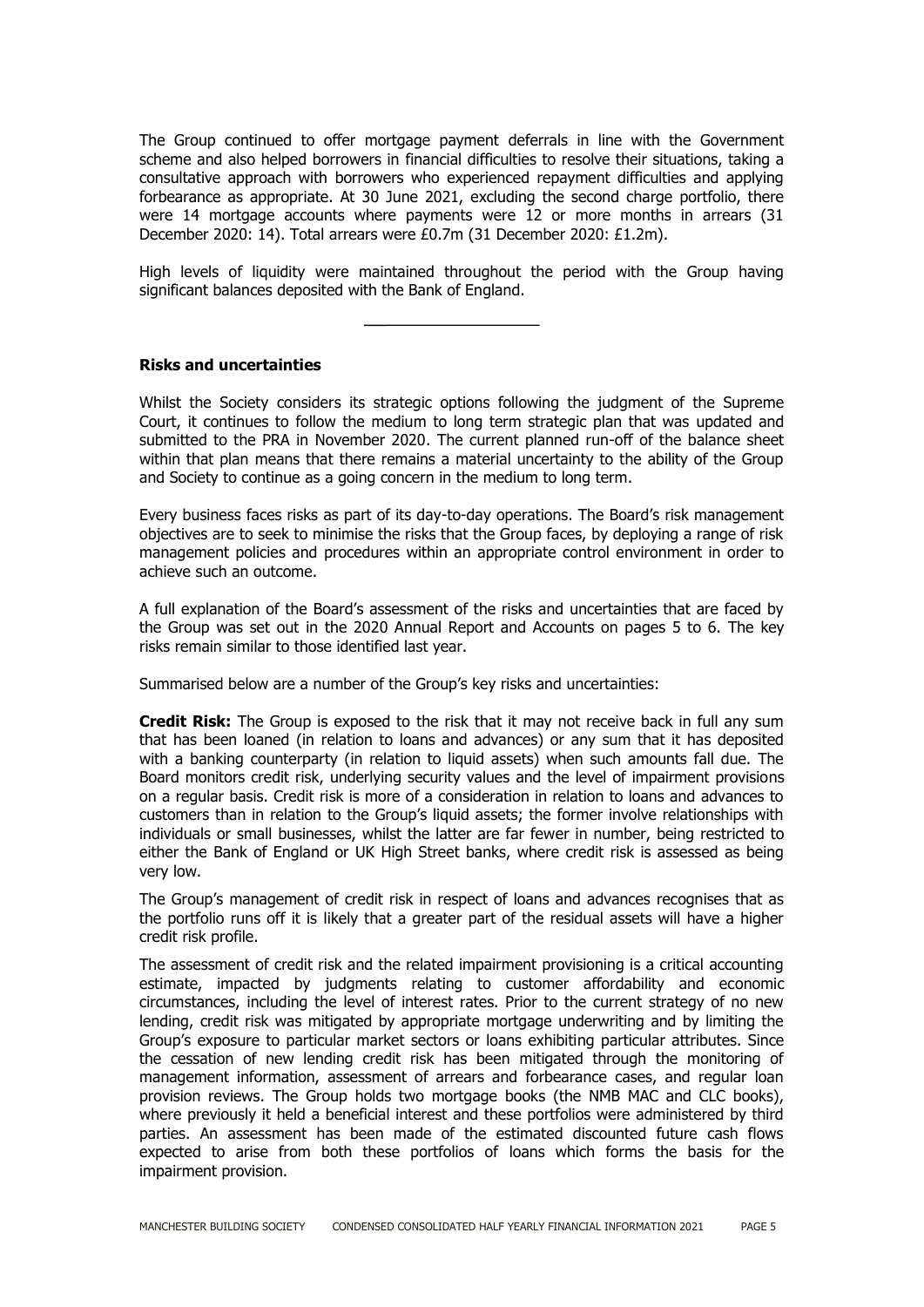Economic uncertainty in light of the ongoing Covid-19 pandemic increases credit risk, particularly in relation to uncertainty over future house price growth and of the ability of customers to make payments in full with unknown future employment levels.

**Insurance Risk:** Impairment assessments incorporate the insurance risk attached to the Group's lifetime mortgage contracts, which are euro-denominated. The risk arises from a contractual term within the relevant mortgage contracts which in certain circumstances precludes the Group from pursuing the borrower or the borrower's estate for any shortfall on redemption. This risk is managed through oversight of the portfolio, including monitoring valuations, the assessment of redemptions and provisioning policy. The insurance provision is a critical accounting estimate, as its assessment is based on expected future outcomes relating to the date on which an account redeems, expected to be on the death of the borrower, a move into care or through non-health related voluntary pre-payment. It is also affected by the assumptions made in relation to house price appreciation and depreciation. This means that the insurance risk provision can move by a material amount dependent upon these assumptions and market conditions.

Economic uncertainty in light of the ongoing Covid-19 pandemic increases insurance risk, particularly in relation to uncertainty over future house price growth.

The introduction of IFRS  $17 - Insquare$  Contracts is expected to affect accounting for this lifetime portfolio. IFRS 17 has been delayed and is currently due to be implemented for accounting periods beginning on 1 January 2023.

Liquidity Risk: The Group's strategy is to maintain sufficient funds in unencumbered liquid form at all times to ensure that its liabilities can be met as they fall due. Regular stress testing of liquidity is undertaken by separately using 20 week and 3 month time horizons. The Group operates within closely monitored Board-approved liquidity policy limits, which are reviewed on a daily basis by the Group's Finance and Treasury departments, reported to the Treasury Committee and considered by the Board each month. During the first half of 2021, the Group continued to have a significant proportion of its liquid assets deposited with the Bank of England.

**Capital Risk:** In order to conserve capital, the Group has continued not to undertake new lending in the period. As explained on page 3, as at 30 June 2021 the Group continued to have headroom above its TCR in total capital terms and, following the award of damages to it by the Supreme Court, does meet the qualitative standards for the level of CET 1 regulatory capital for the first time since 2016. A review of the strategic direction to be taken by the Group following the Supreme Court judgment is being undertaken by the Directors alongside its regulators and advisors. Whilst the Capital position has improved to a level that all capital requirements are now satisfied, the Society remains at risk that a stress event or other significant loss could result in a future breach. Under the applicable capital conservation rules, as a result of the shortfall against qualitative standards for the level of CET 1 regulatory capital, the Group has not paid coupons on PIBS since April 2016. The Board expects to be able to make the PIBS coupon payments which become due in October 2021 but recognises that there continues to be uncertainty over the Group's ability to make coupon payments in the medium to long term.

**Interest Rate Risk:** The Group's mortgage and savings products have different interest rate types and differing maturity profiles. This means that the Group is exposed to movements in interest rates. A movement in an external interest rate (e.g. Bank of England Base Rate or LIBOR) does not always affect every mortgage and savings product that the Group holds. The Group has more fixed rate mortgage products (notably its lifetime mortgages) than it has fixed rate savings products. Presently, there are no interest rate swaps in place to mitigate the risk. The interest rate risk position is monitored by the Risk Committee and the Board and is managed via the setting of internal policy limits and through the holding of an ascribed level of regulatory capital to mitigate the risk of interest rate movement. The Board has considered this risk by its review of financial projections under differing interest rate scenarios over the long-term. The Group has a natural partial hedge provided by fixed coupons on capital and some savings products.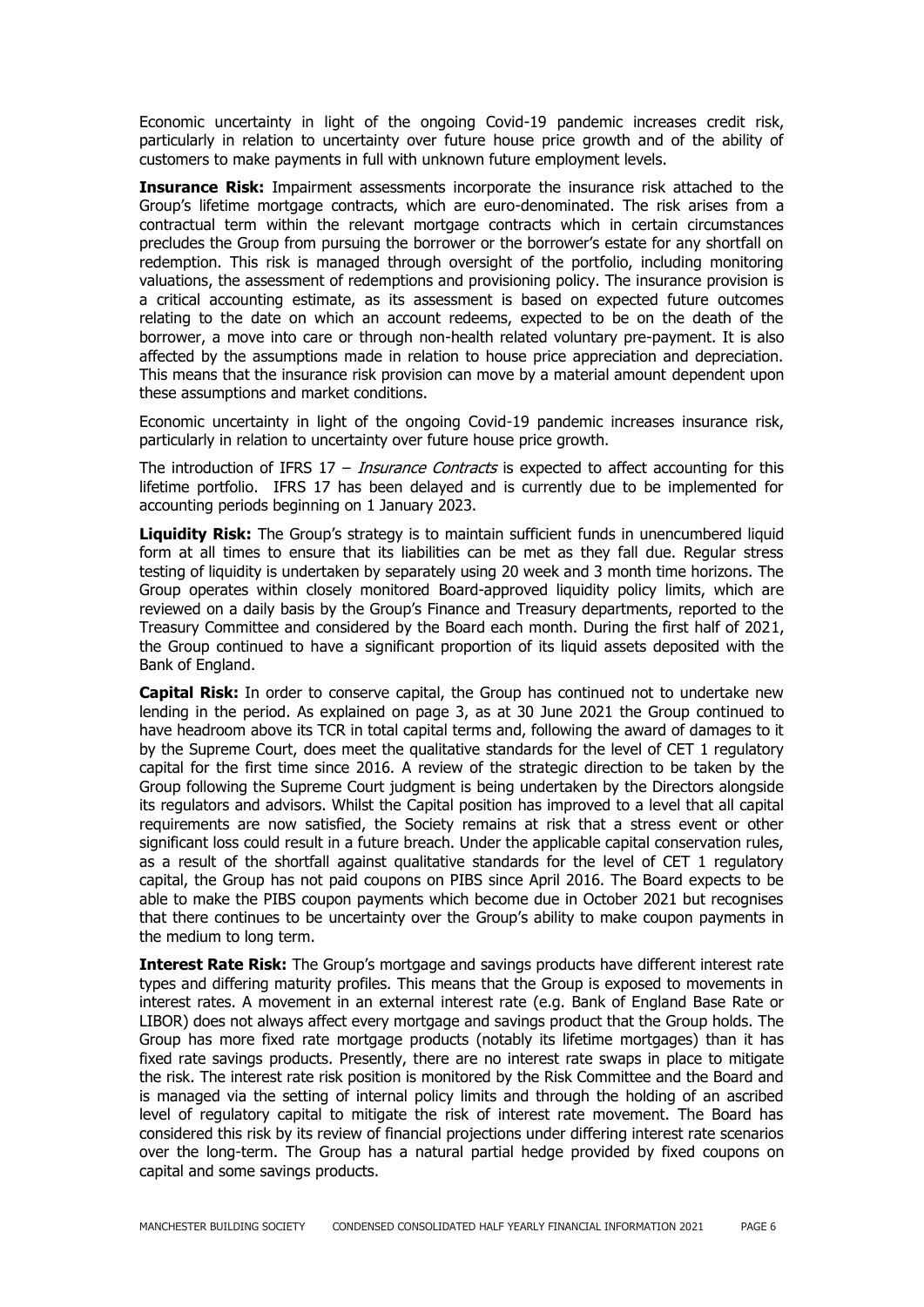The Board does not intend to hedge its fixed rate mortgages using interest rate swaps at this time; this position is monitored regularly. A rise in interest rates gives rise to a risk of decreasing margins as a greater portion of the mortgage portfolio than the deposit portfolio is based on fixed rates. Liquidity risk can also be managed through changes in the interest rate of the deposit book.

The London Inter-Bank Offered Rate ("LIBOR") will transition to alternative benchmark rates by the end of 2021. The Society is directly impacted through exposure to LIBOR linked assets and liabilities. Planning is well progressed to manage the impact of this transition and affected customers will be contacted in advance of any changes.

**Currency Risk:** The Group faces currency movement risks on its Euro-denominated mortgage balances which represent 22% of total mortgage assets as at 30 June 2021 (22% at 30 June 2020 and 20% at 31 December 2020). The exchange rate risk arising on these balances is managed and partially mitigated by transacting foreign exchange forward contracts. The exchange rate risk position is reported to the Asset and Liability Committee ('ALCO') and Board each month.

**Economic Risk:** The Group faces the risk that its interest margin can become subjected to the pressure that is brought to bear from being an institution that is primarily funded through retail deposits. Within this market, there is competition for attracting retail deposits at sustainable rates of interest.

The Group is also exposed to movements in the value of residential and commercial property in both its mortgage impairment provision requirements.

Uncertainty relating to the economic recovery from the shock caused by Covid-19 leads to additional risk.

**Political Risk:** The UK's exit from the EU in January 2020 continues to create additional uncertainties for the economy, financial markets, housing and mortgage markets, government policy and financial services regulation. The impact upon borrower behaviour and collateral values within the Spanish lifetime portfolio remains uncertain. The Group has taken legal advice and contacted the regulatory authority in Spain and believes that operational risk in relation to the servicing of the loan book is limited.

The Government's response to the Covid-19 pandemic resulted in an unprecedented economic downturn, with significant support offered to people affected. The ongoing response and the impact as governmental support comes to an end will help determine the medium to long-term impact. Unemployment levels and house prices have particular impacts upon the Group's credit risk.

**Climate Change Risk:** The Society has started to assess how climate change may impact its business. This includes the impact of increased incidents of flooding on the value of a small number of properties within its mortgage portfolio and impacts on borrowers of requirements for minimum efficiency standards for their homes or rental properties. The PRA requires all financial institutions to nominate an individual to be responsible for incorporating the financial risks from climate change into existing risk management practices. The Society's Finance Director has been given this role and is leading work to develop greater understanding of the risks and develop plans for how the Group could respond.

**Regulatory Risk:** As a regulated entity, the Group is exposed to risks arising from a failure to adhere to relevant regulation. In order to minimise this risk, the Group has deployed a number of risk management policies and procedures. The Group's Risk Management Framework ("RMF") is designed around the present needs of the Group. The RMF includes the responsibilities of the Board, the Risk Committee, the Operational Risk and Conduct Committee and Management as to how the Group meets, monitors and reports on its regulatory requirements. Oversight of Regulatory Risk is the responsibility of the Compliance function and is led by the Compliance Manager.

The majority of the regulatory requirements that the Group faces are laid down by the PRA and the Financial Conduct Authority ("FCA"). The Group monitors developments in all relevant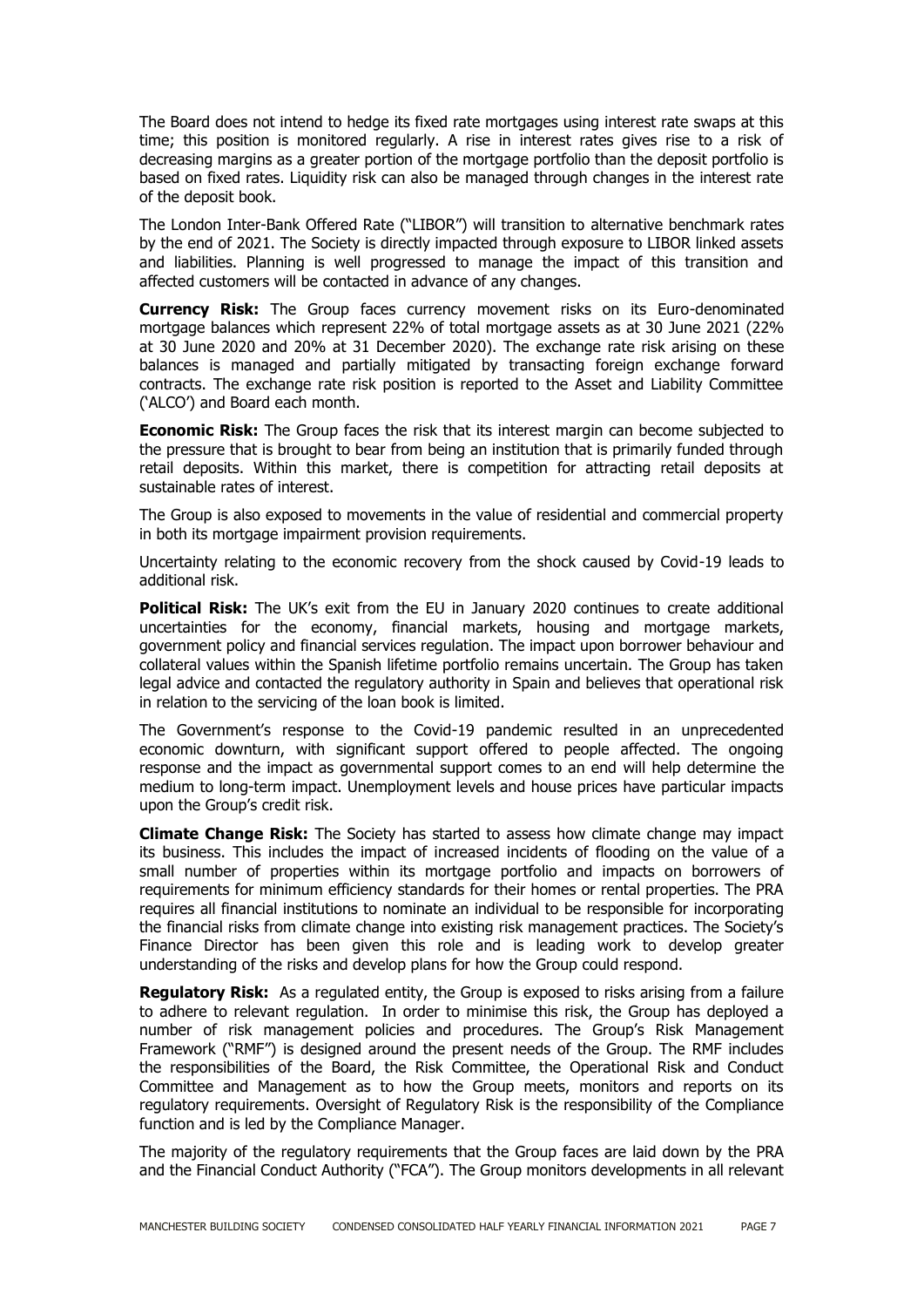aspects of financial service regulation and undertakes assessments of the present and future impacts of such. Appropriate actions are taken to strengthen controls and amend the Group's strategy to meet changing regulatory requirements.

In addition to considering the impact of any non-compliance on the recoverability of loan balances and thus impairment provisioning, the Group considers the conduct risk which arises from having originated regulated loans and having acquired regulated loan portfolios. As is the case for all financial institutions there is a risk that aspects of current or historic business might be considered as not being conducted in accordance with all relevant regulation, or the fair and reasonable treatment of customers.

Certain activities of the Group, particularly the NMB MAC and CLC second charge loan portfolios carry greater levels of conduct risk. The administration of the NMB MAC and CLC portfolios was brought in-house in December 2015 and following that transfer the historic conduct of these portfolios was reviewed in detail by management and redressed where appropriate. Although a detailed review of these portfolios has been carried out, there is no judicial certainty in the legal position and there is a risk that further conduct issues or cases of non-compliance with regulations could be identified in the future.

Provision has been made where the Group is aware of a specific conduct or regulatory issue and can estimate its impact.

**Other Matters**

#### **Board and staff changes**

The Directors and Officers as at 30 June 2021 remain unchanged from those disclosed at 31 December 2020 on page 69 of the 2020 Annual Report and Accounts.

#### **Going Concern**

The directors consider that it is appropriate for the accounts to be prepared on a going concern basis of accounting as fully explained in Note 1.2 on pages 14 and 15, which sets out the risks and uncertainties assessed as part of the preparation of the accounts.

#### **Forward-looking statements**

Within the half yearly information, comments are made about future events. These statements are based on the Group's current view of the UK and Spanish economies, financial markets and regulation. The Board can give no assurances that actual outcomes will be in line with these assumptions.

The Group does not undertake to update any of the statements about future events prior to the reporting of the full year results.

#### **Approval of interim financial statements**

The Condensed Consolidated Half Yearly Financial Information was approved by the Board of Directors on 20 August 2021.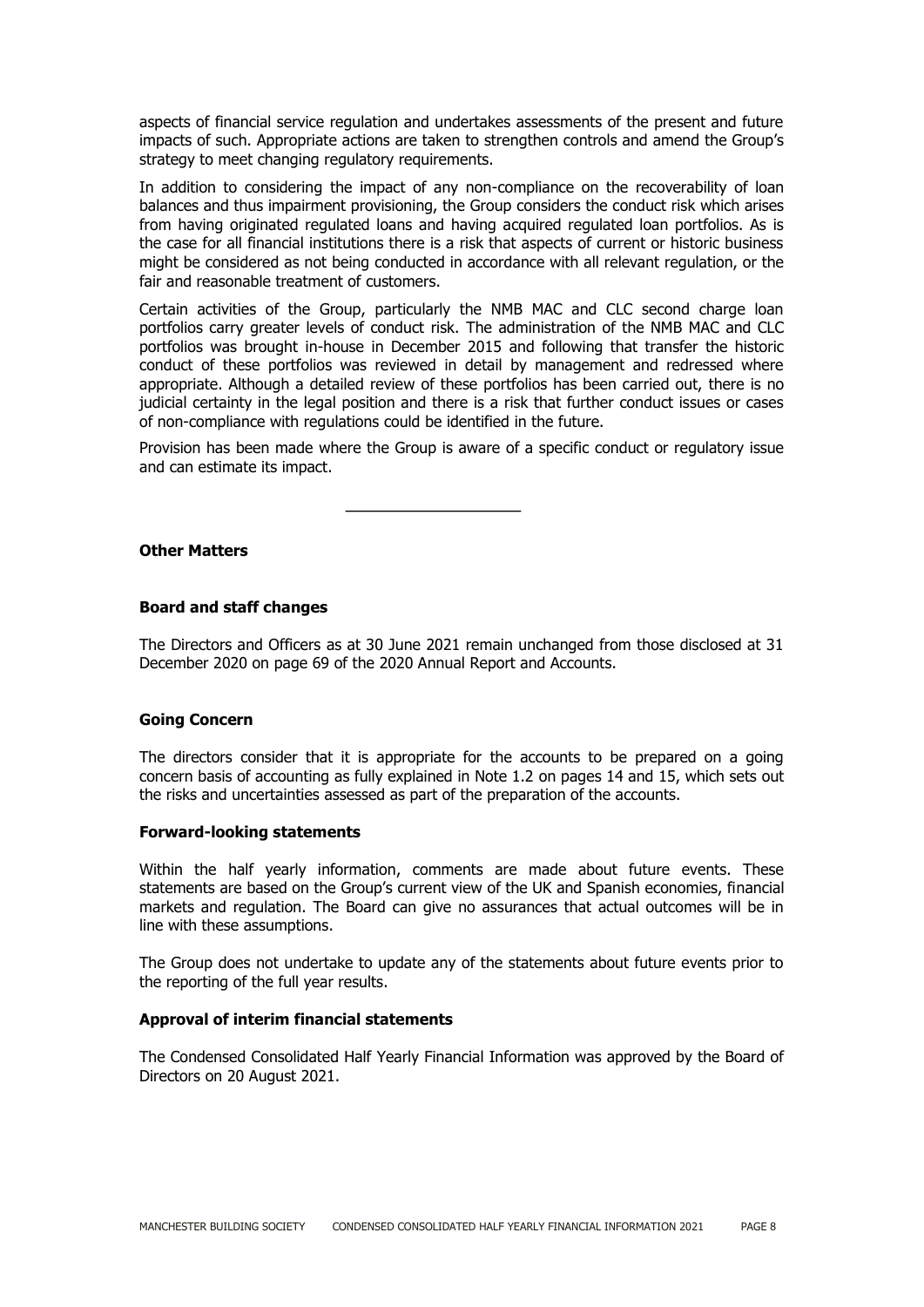## **STATEMENT OF DIRECTORS' RESPONSIBILITIES IN RESPECT OF THE CONDENSED CONSOLIDATED HALF YEARLY FINANCIAL INFORMATION**

The directors confirm that, to the best of their knowledge:

- The condensed set of consolidated accounts has been prepared in accordance with IAS 34 *Interim Financial Reporting*, as adopted by the European Union.
- The half yearly accounts include the information required by the Financial Conduct Authority Disclosure and Transparency Rules (DTR 4.2.7 and DTR 4.2.8)

The results for the half year ended 30 June 2021 and those comparable figures for the half year ended 30 June 2020 are unaudited. The figures for the year ended 2020 are extracted from the 2020 Annual Report and Accounts, prepared in accordance with IFRS as adopted in the EU, on which the Independent Auditors gave an unqualified opinion but did include an emphasis of matter in relation to the existence of a material uncertainty which may cast significant doubt about the Group's ability to continue as a going concern. Further details in relation to this are provided in Note 1.2 on pages 14 and 15.

The Directors are responsible for the maintenance and integrity of information on the Society's website. Copies of the 2020 Annual Report & Accounts and this Half Yearly Financial Information may be found at: www.themanchester.co.uk/Main/FinancialInformation

The Board of Directors responsible for the half yearly accounts are listed below:

| H.F. Baines       | Vice Chairman           |
|-------------------|-------------------------|
| I.A. Dewar        | Non-Executive Director  |
| D.A. Harding      | Chairman                |
| J. Lincoln        | Non-Executive Director  |
| P.A. Lynch        | <b>Chief Executive</b>  |
| F.B. Smith        | Non-Executive Director  |
| M.A. Winterbottom | <b>Finance Director</b> |

Signed on behalf of the Board of Directors

D.A. Harding Chairman 20 August 2021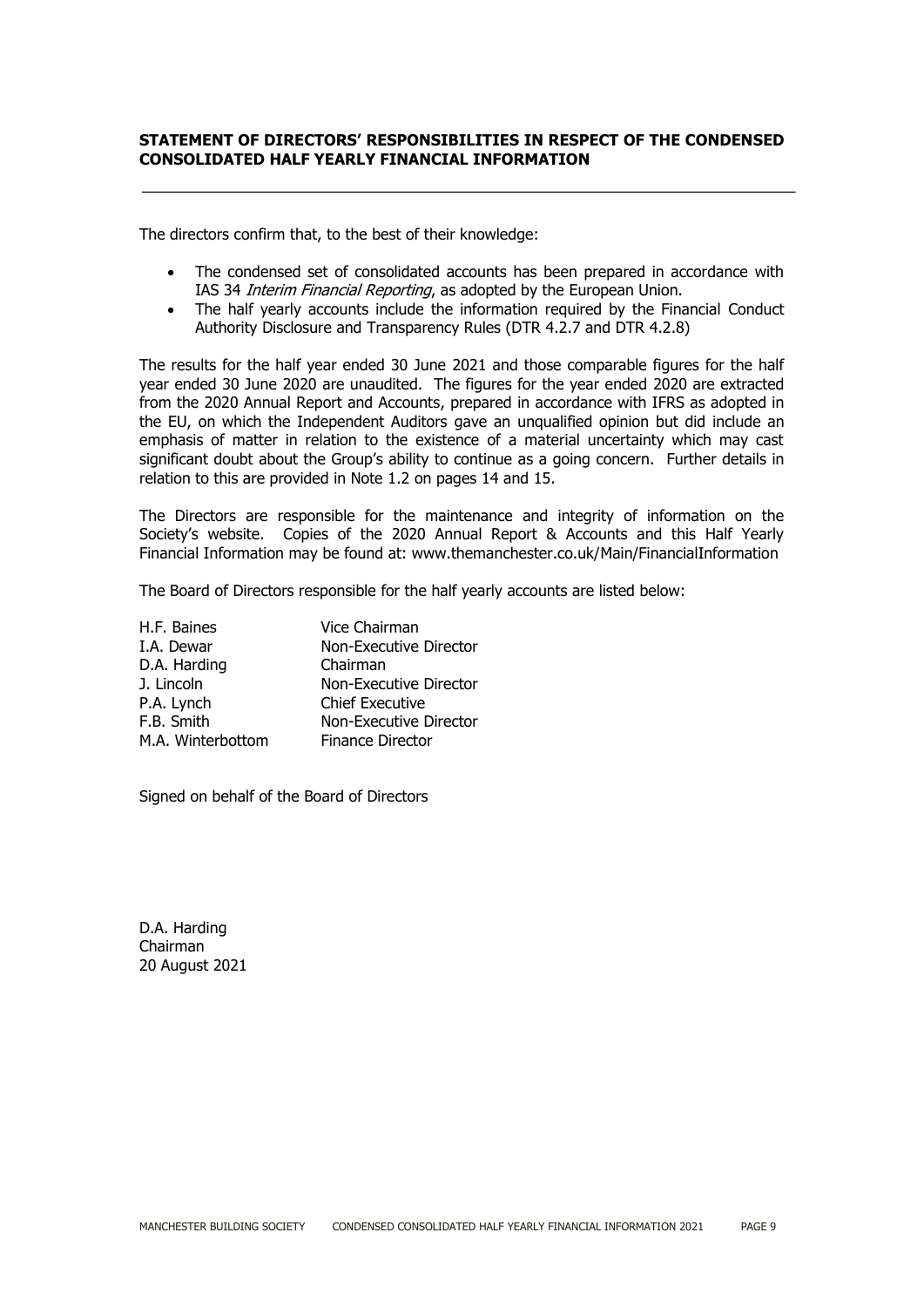# **CONDENSED CONSOLIDATED STATEMENT OF COMPREHENSIVE INCOME**

|                                                                                 | <b>Note</b> | Unaudited<br>6 months to<br>30-Jun-21<br>£000 | Unaudited<br>6 months to<br>30-Jun-20<br>£000 | Audited<br>12 months to<br>31-Dec-20<br>£000 |
|---------------------------------------------------------------------------------|-------------|-----------------------------------------------|-----------------------------------------------|----------------------------------------------|
| Interest receivable and similar income<br>Interest expense and similar charges  |             | 3,802<br>(691)                                | 4,434<br>(1, 293)                             | 8,505<br>(2, 153)                            |
| Net interest income                                                             |             | 3,111                                         | 3,141                                         | 6,352                                        |
| Legal damages and interest<br>Other operating income<br>Other operating charges |             | 14,272<br>18<br>(528)                         | 801<br>(65)                                   | 761<br>(91)                                  |
| Total operating income                                                          |             | 16,873                                        | 3,877                                         | 7,022                                        |
| Legal costs recovered<br>Administrative expenses and depreciation               |             | 7,540<br>(2, 292)                             | (2, 122)                                      | (4,239)                                      |
| Operating profit before impairment and<br>provisions                            |             | 22,121                                        | 1,755                                         | 2,783                                        |
| Expected credit losses<br>Other impairment losses                               | 6<br>6      | 106<br>(218)                                  | (386)<br>(1,762)                              | (600)<br>(2,527)                             |
| Profit / (loss) for the period before taxation                                  |             | 22,009                                        | (393)                                         | (344)                                        |
| Income tax expense                                                              | 9           | (1, 563)                                      |                                               |                                              |
| Profit / (loss) for the period                                                  |             | 20,446                                        | (393)                                         | (344)                                        |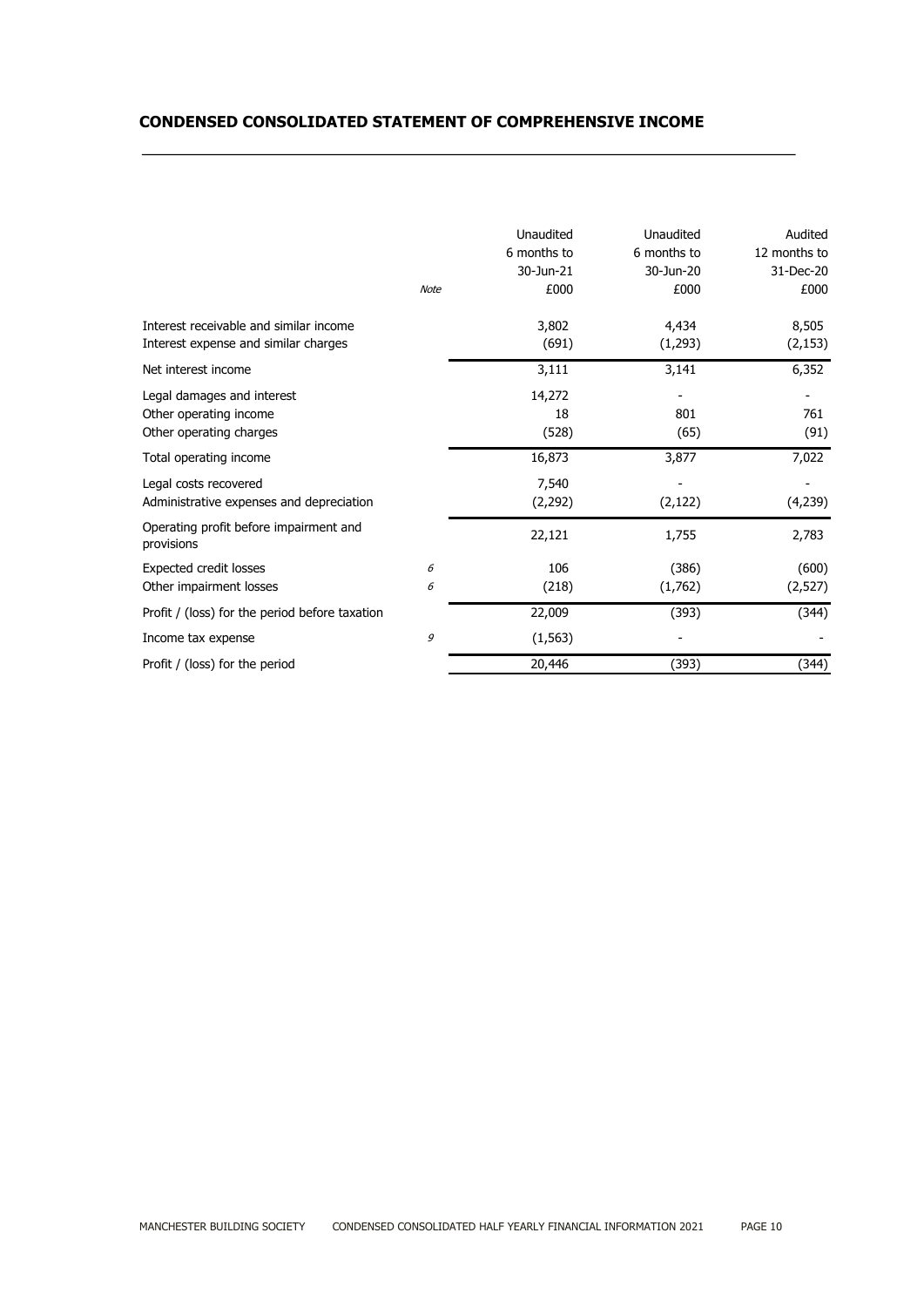# **CONDENSED CONSOLIDATED STATEMENT OF CHANGES IN EQUITY**

#### **Unaudited 6 months to 30 June 2021**

|                                                      | Retained  | Subscribed |             |        |
|------------------------------------------------------|-----------|------------|-------------|--------|
|                                                      | earnings  | capital    | <b>PPDS</b> | Total  |
|                                                      | £000      | £000       | £000        | £000   |
| Closing Balance at 31 December 2020                  | (11, 011) | 9,788      | 17,461      | 16,238 |
| Profit and total comprehensive income for the period | 20,446    |            |             | 20,446 |
| Balance at 30 June 2021                              | 9,435     | 9,788      | 17,461      | 36,684 |
| Unaudited 6 months to 30 June 2020                   |           |            |             |        |
|                                                      | Retained  | Subscribed |             |        |
|                                                      | earnings  | capital    | <b>PPDS</b> | Total  |
|                                                      | £000      | £000       | £000        | £000   |
| Closing Balance at 31 December 2019                  | (10, 667) | 9,788      | 17,461      | 16,582 |
| Loss and total comprehensive expense for the period  | (393)     |            |             | (393)  |
| Balance at 30 June 2020                              | (11,060)  | 9,788      | 17,461      | 16,189 |
| Audited 12 months to 31 December 2020                |           |            |             |        |
|                                                      | Retained  | Subscribed |             |        |
|                                                      | earnings  | capital    | <b>PPDS</b> | Total  |
|                                                      | £000      | £000       | £000        | £000   |
| Closing Balance at 31 December 2019                  | (10, 667) | 9,788      | 17,461      | 16,582 |
| Loss and total comprehensive expense for the period  | (344)     |            |             | (344)  |
| Balance at 31 December 2020                          | (11, 011) | 9,788      | 17,461      | 16,238 |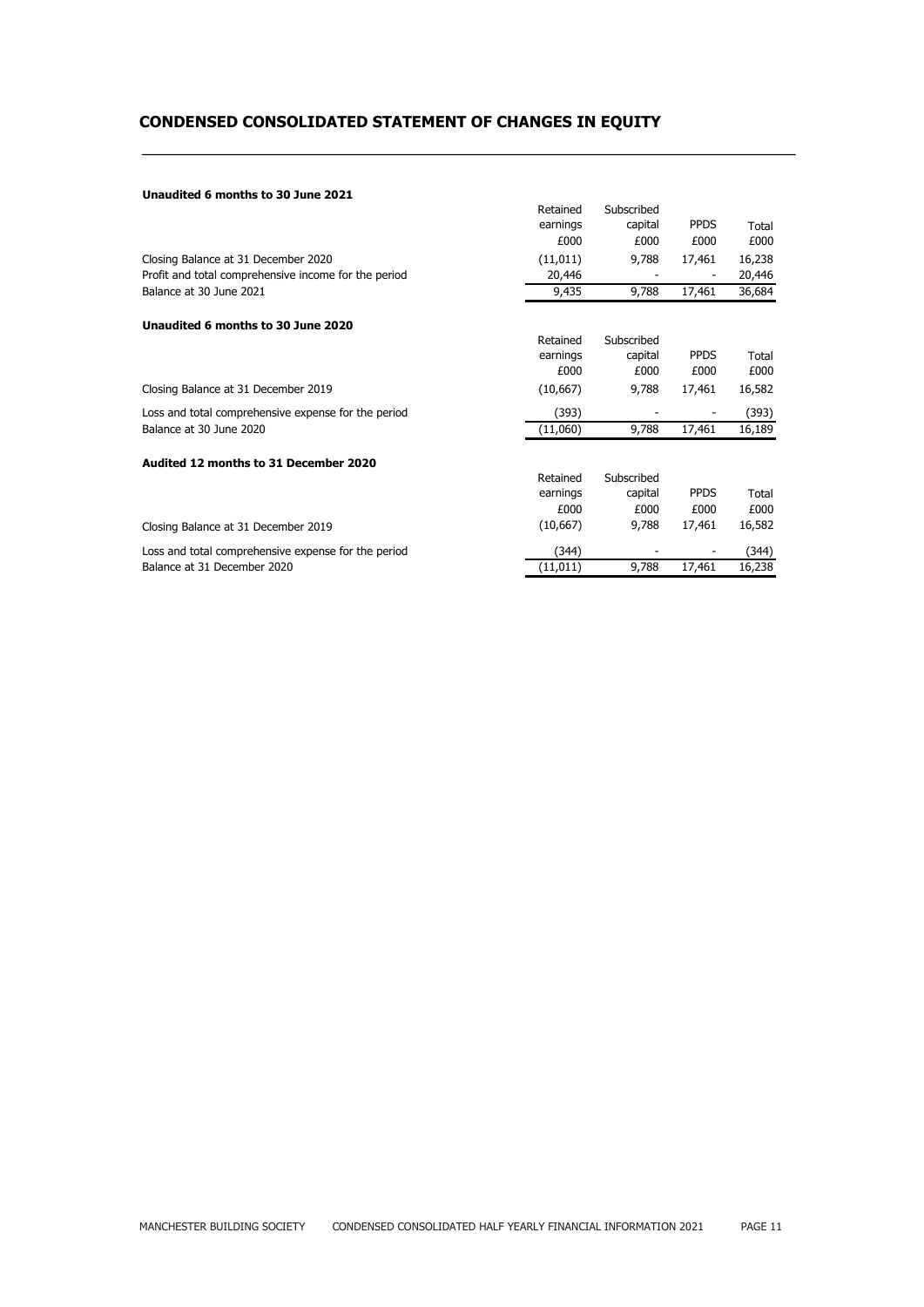## **CONDENSED CONSOLIDATED STATEMENT OF FINANCIAL POSITION**

|                                        |                | Unaudited | Unaudited | Audited   |
|----------------------------------------|----------------|-----------|-----------|-----------|
|                                        |                | 30 Jun 21 | 30 Jun 20 | 31 Dec 20 |
|                                        | <b>Note</b>    | £000      | £000      | £000      |
| <b>Assets</b>                          |                |           |           |           |
| Liquid assets                          | 4              | 41,813    | 43,411    | 38,876    |
| Derivative financial instruments       |                | 711       | 26        | 193       |
| Loans and advances to customers        | 5              | 166,381   | 187,764   | 179,825   |
| <b>Intangible Fixed Assets</b>         |                | 49        |           | 55        |
| Property, plant and equipment          |                | 277       | 437       | 337       |
| Investment property                    |                |           | 137       |           |
| Deferred tax assets                    | $\overline{z}$ |           |           |           |
| Other assets                           |                | 23,470    | 3,763     | 2,246     |
| <b>Total assets</b>                    |                | 232,701   | 235,538   | 221,532   |
|                                        |                |           |           |           |
|                                        |                | Unaudited | Unaudited | Audited   |
|                                        |                | 30 Jun 21 | 30 Jun 20 | 31 Dec 20 |
|                                        |                | £000      | £000      | £000      |
| <b>Liabilities</b>                     |                |           |           |           |
| Due to members                         |                | 166,270   | 187,783   | 176,212   |
| Deposits from banks and others         | 8              | 7,588     | 9,748     | 8,836     |
| Derivative financial instruments       |                | 38        | 1,629     | 125       |
| Other liabilities                      |                | 1,358     | 971       | 921       |
| Current tax liability                  | 9              | 1,563     |           |           |
| Provisions for liabilities and charges | 10             |           | 18        |           |
| Subordinated liabilities               | 11             | 14,200    | 14,200    | 14,200    |
| Subscribed capital                     | 12             | 5,000     | 5,000     | 5,000     |
| <b>Total liabilities</b>               |                | 196,017   | 219,349   | 205,294   |
| <b>Equity</b>                          |                |           |           |           |
| Retained earnings                      |                | 9,435     | (11,060)  | (11, 011) |
| Subscribed capital                     | 12             | 9,788     | 9,788     | 9,788     |
| Profit participating deferred shares   | 13             | 17,461    | 17,461    | 17,461    |
| Total equity                           |                | 36,684    | 16,189    | 16,238    |
| Total equity and liabilities           |                | 232,701   | 235,538   | 221,532   |
|                                        |                |           |           |           |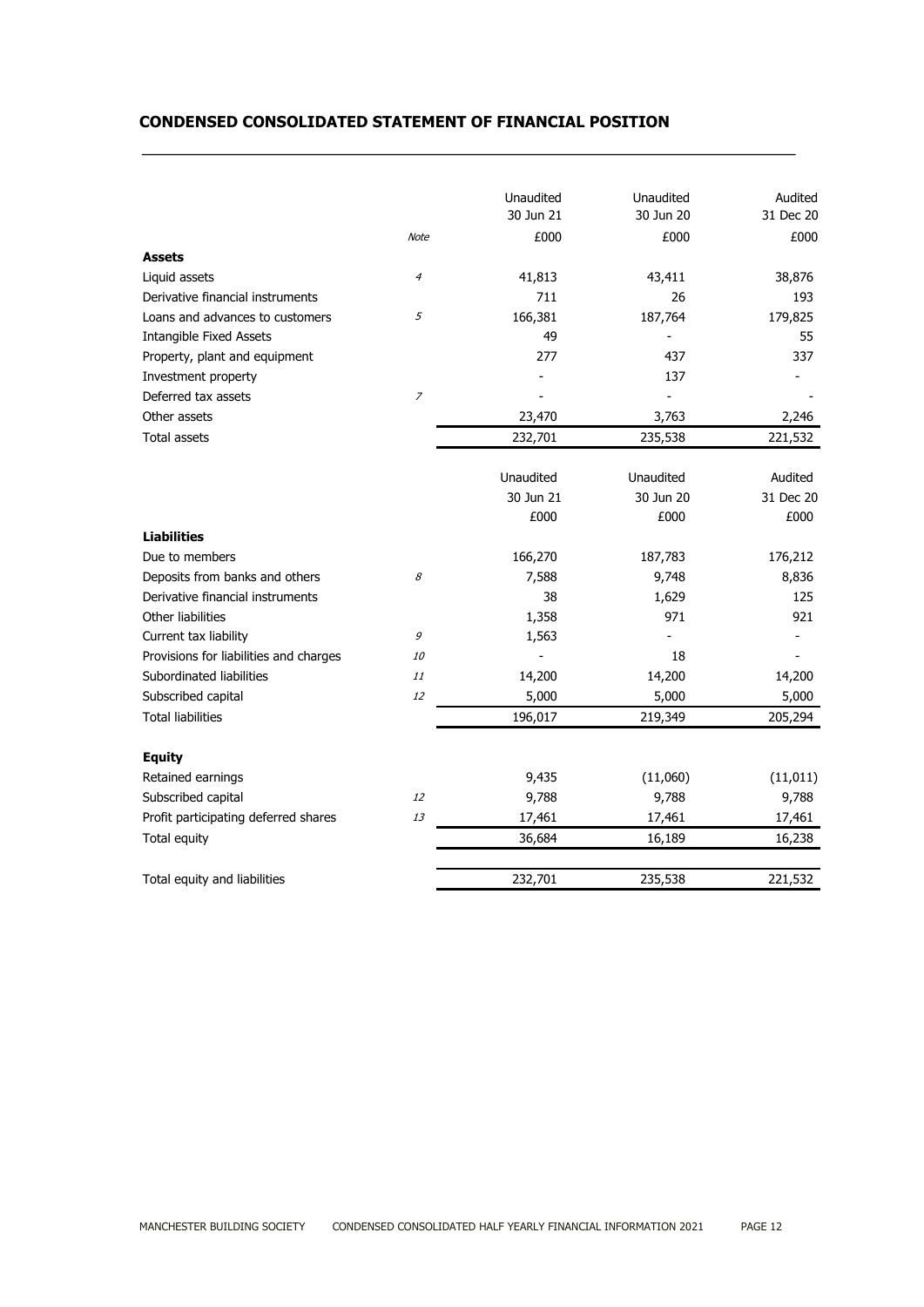## **CONDENSED CONSOLIDATED STATEMENT OF CASH FLOWS**

| Unaudited<br>Unaudited<br>Audited<br>6 months to<br>12 months to<br>6 months to<br>30 Jun 21<br>30 Jun 20<br>31 Dec 20<br>£000<br>£000<br>£000<br>Net cash flows generated from / (used in) operating<br>activities<br>2,936<br>(7,936)<br>(3,316)<br>Net cash flows (used in) / from investing activities<br>(47)<br>56<br>Net cash flows from / (used in) financing activities<br>(11)<br>1<br>(7,891)<br>Net increase / (decrease) in cash and cash equivalents<br>2,937<br>(3,356)<br>Net increase / (decrease) in cash and cash equivalents<br>(3,356)<br>(7,891)<br>2,937<br>46,767<br>Cash and cash equivalents at the start of the period<br>38,876<br>46,767<br>Cash and cash equivalents at the end of the period<br>38,876<br>41,813<br>43,411 |  |  |
|-----------------------------------------------------------------------------------------------------------------------------------------------------------------------------------------------------------------------------------------------------------------------------------------------------------------------------------------------------------------------------------------------------------------------------------------------------------------------------------------------------------------------------------------------------------------------------------------------------------------------------------------------------------------------------------------------------------------------------------------------------------|--|--|
|                                                                                                                                                                                                                                                                                                                                                                                                                                                                                                                                                                                                                                                                                                                                                           |  |  |
|                                                                                                                                                                                                                                                                                                                                                                                                                                                                                                                                                                                                                                                                                                                                                           |  |  |
|                                                                                                                                                                                                                                                                                                                                                                                                                                                                                                                                                                                                                                                                                                                                                           |  |  |
|                                                                                                                                                                                                                                                                                                                                                                                                                                                                                                                                                                                                                                                                                                                                                           |  |  |
|                                                                                                                                                                                                                                                                                                                                                                                                                                                                                                                                                                                                                                                                                                                                                           |  |  |
|                                                                                                                                                                                                                                                                                                                                                                                                                                                                                                                                                                                                                                                                                                                                                           |  |  |
|                                                                                                                                                                                                                                                                                                                                                                                                                                                                                                                                                                                                                                                                                                                                                           |  |  |
|                                                                                                                                                                                                                                                                                                                                                                                                                                                                                                                                                                                                                                                                                                                                                           |  |  |
|                                                                                                                                                                                                                                                                                                                                                                                                                                                                                                                                                                                                                                                                                                                                                           |  |  |
|                                                                                                                                                                                                                                                                                                                                                                                                                                                                                                                                                                                                                                                                                                                                                           |  |  |
|                                                                                                                                                                                                                                                                                                                                                                                                                                                                                                                                                                                                                                                                                                                                                           |  |  |
|                                                                                                                                                                                                                                                                                                                                                                                                                                                                                                                                                                                                                                                                                                                                                           |  |  |
|                                                                                                                                                                                                                                                                                                                                                                                                                                                                                                                                                                                                                                                                                                                                                           |  |  |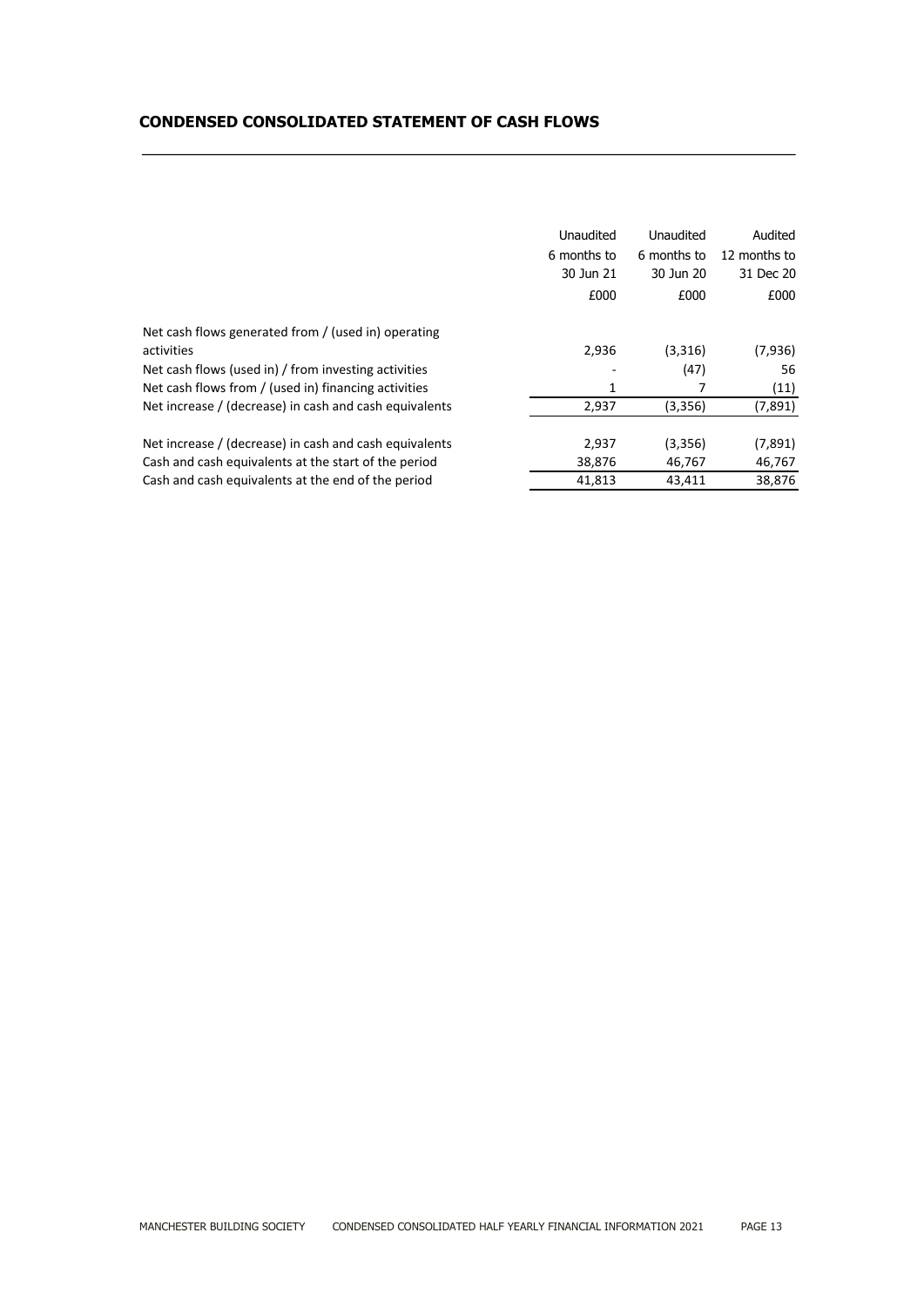## **NOTES TO THE CONDENSED CONSOLIDATED FINANCIAL STATEMENTS**

## **1. Basis of preparation and significant accounting policies**

#### **1.1 Basis of preparation**

This half yearly financial information for the 6 months ended 30 June 2021 has been prepared in accordance with both the Financial Conduct Authority's Disclosure and Transparency Rules and IAS 34 Interim Financial Reporting, as adopted by the EU. This financial information should be read in conjunction with the 2020 Annual Report and Accounts.

The half yearly financial information set out above does not constitute Accounts within the meaning of the Building Societies Act 1986.

The financial information for the 12 months to 31 December 2020 has been extracted from the 2020 Annual Report and Accounts, prepared in accordance with IFRS as adopted in the EU. In relation to these accounts, the opinion of the Independent Auditors was unqualified but did include an emphasis of matter in relation to the existence of a material uncertainty which may cast significant doubt about the Group's ability to continue as a going concern. Further details in relation to this are provided in Note 1.2 below.

The half yearly financial information for the 6 months ended 30 June 2021 and the 6 months ended 30 June 2020 are unaudited.

#### **1.2 Basis of preparation: going concern**

The Group's interim financial statements for the 6 months to 30 June 2021 have been prepared on a going concern basis as explained below.

The Group has not been active in the Mortgage market since 2013 and there is currently no plan in place to return to lending. The current strategy of the Board, therefore, continues to be the management of a long-term run-off of the balance sheet. No change in strategy has been agreed as a result of the improvement of the capital position following the Supreme Court's judgment in the Society's legal case with Grant Thornton, though the Board keep this under review and is working with advisers and the regulators to establish what the Supreme Court judgment will mean for the Manchester's ongoing strategy.

Following the Society's CET 1 capital temporarily falling below the required 4.5% of Risk Weighted Assets in 2018, a medium to long term strategic plan was produced which was independently reviewed and acknowledged by the PRA. This plan was most recently updated in November 2020 and included no upside from the Supreme Court judgment. The plan shows that the Society remains viable in the medium-term and is able to rebuild its regulatory capital ratios in the medium-term, even without the capital improvement recognised in June 2021. There are a number of risks to this plan, particularly following a stress event in the economy or financial markets. Such stress events may include severe downturn in the housing market in either the UK or Spain, a regulatory requirement to hold additional capital or a change in accounting standards.

The ongoing uncertainty surrounding the Covid-19 pandemic has created a stress event in the economy and has resulted in increased provision requirements for the Society. This stress has been considered by the Directors when assessing the Group's ability to continue as a going concern.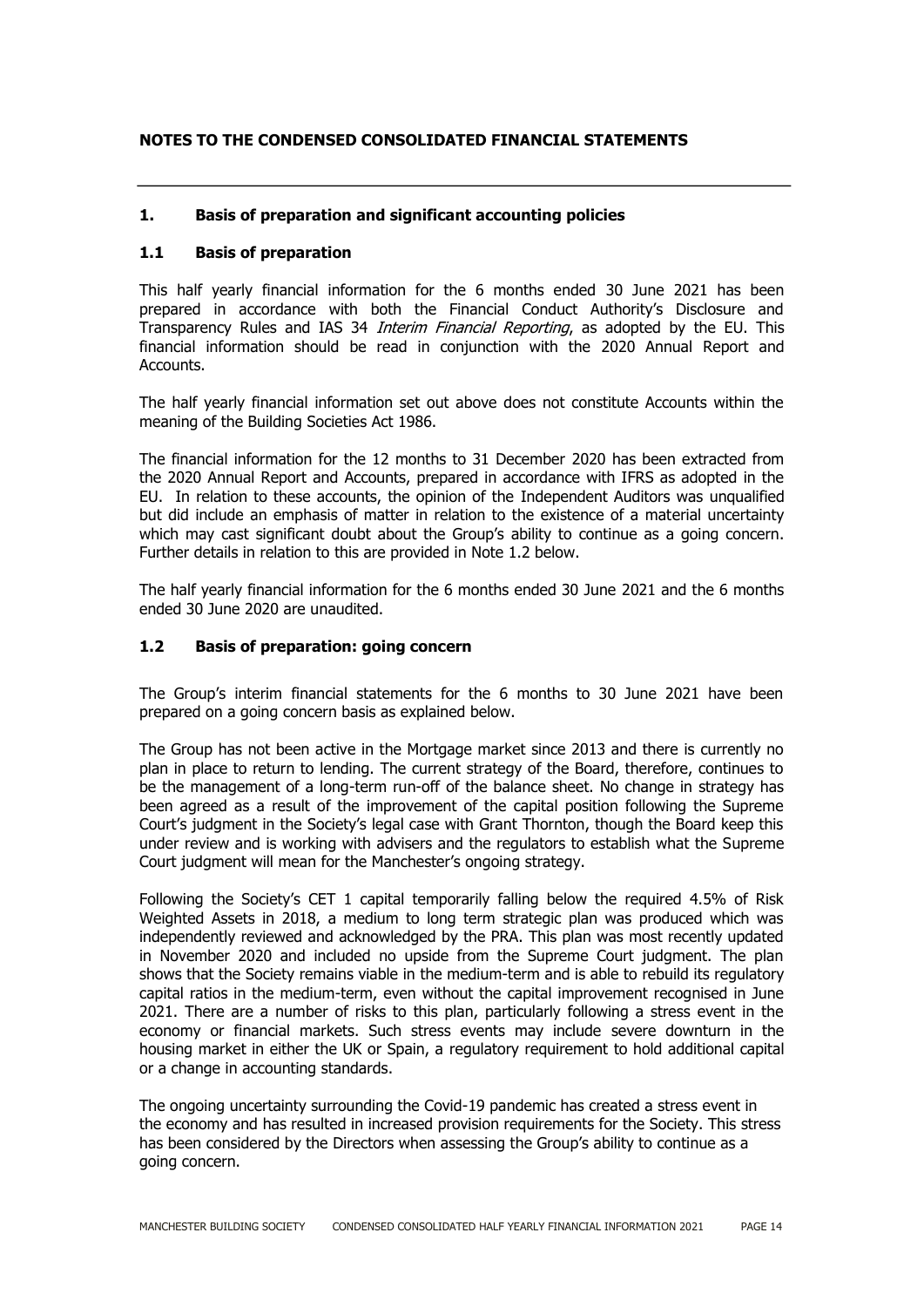When satisfying themselves that the Group and Society have adequate resources to continue to operate for the foreseeable future as a going concern, the directors have reviewed the latest forecast alongside the plan and assessed the ability for it to be followed.

The Group continues to have headroom above its TCR in total capital terms and, following the award of damages to it by the Supreme Court, meets the qualitative standards for the level of CET 1 regulatory capital for the first time since 2016.

Having due regard to these matters and after taking into consideration the material uncertainties above, which may cast significant doubt over the Group's ability to continue as a going concern, the Board continues to adopt the going concern basis of accounting in preparing the financial statements.

## **1.3 Basis of preparation: accounting policies**

The half yearly financial information has been prepared consistently with the accounting policies described on pages 26 to 30 of the 2020 Annual Report and Accounts.

The Group expects that the accounting policies that will be applied at the time of compiling the 2021 Annual Report and Accounts will be materially the same as for the 2020 Annual Report and Accounts.

#### **2. Fair values of financial assets and liabilities**

Fair value is the price that would be received to sell an asset or paid to transfer a liability in an orderly transaction between knowledgeable, willing market participants at the measurement date.

Wherever possible, fair values have been calculated using unadjusted quoted market prices in active markets for identical instruments held by the Group. Where quoted market prices are not available, or are unreliable, fair values have been determined using valuation techniques which, to the extent possible, use market observable inputs, but in some cases use nonmarket observable inputs.

Valuation techniques used include discounted cash flow analysis and pricing models and, where appropriate, comparison to instruments with characteristics similar to those of the instruments held by the Group.

Because a variety of estimation techniques are employed and significant estimates made, comparisons of fair values between financial institutions may not be meaningful. Readers of these financial statements are thus advised to use caution when using this data to evaluate the Group's financial position.

The fair value measurement basis used is as follows:

- Level 1 Quoted prices (unadjusted) in active markets for identical assets or liabilities.
- Level 2 Valuation techniques where all inputs are taken from observable market data, either directly (i.e. as prices) or indirectly (i.e. derived from prices).
- Level 3 Valuation techniques where significant inputs are not based on observable market data. None of the Group's assets or liabilities are valued using this technique.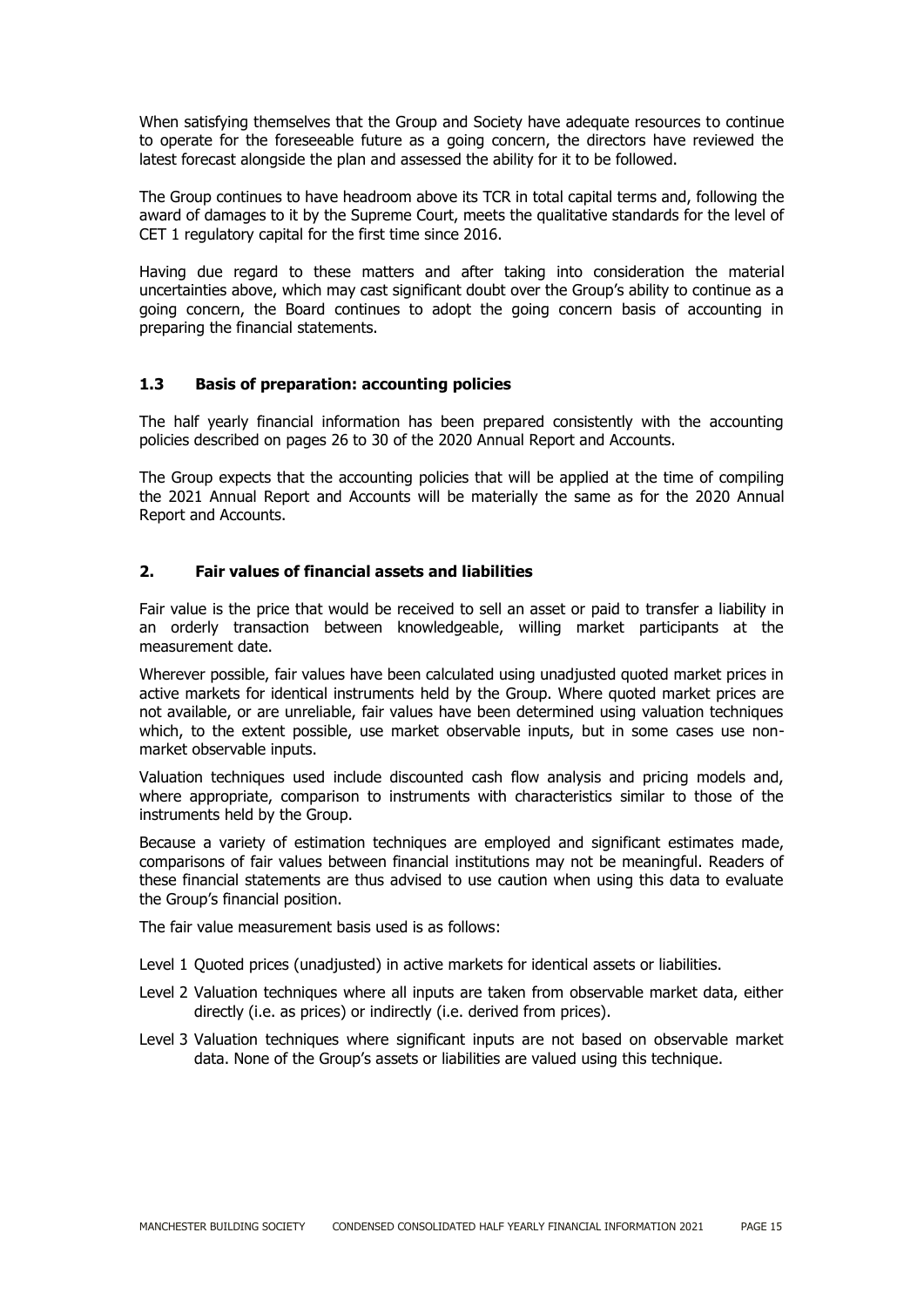A comparison between the carrying values and fair values of the Society's financial assets and liabilities is shown in the following table:

|                              | 30 June 2021      |                   |                   | 30 June 2020 |                   | 31 December 2020 |
|------------------------------|-------------------|-------------------|-------------------|--------------|-------------------|------------------|
|                              | Carrying<br>Value | <b>Fair Value</b> | Carrying<br>Value | Fair Value   | Carrying<br>Value | Fair Value       |
|                              | £000              | £000              | £000              | £000         | £000              | £000             |
|                              |                   |                   |                   |              |                   |                  |
| <b>Financial assets</b>      |                   |                   |                   |              |                   |                  |
| Cash and balances with the   |                   |                   |                   |              |                   |                  |
| Bank of England              | 32,679            | 32,679            | 32,648            | 32,648       | 28,663            | 28,663           |
| Loans and advances to credit |                   |                   |                   |              |                   |                  |
| institutions                 | 9,134             | 9,134             | 10,763            | 10,763       | 10,213            | 10,213           |
| Loans and advances to        |                   |                   |                   |              |                   |                  |
| customers                    | 166,381           | 157,751           | 187,764           | 178,446      | 179,825           | 170,993          |
| Other assets                 | 21,885            | 21,885            | 26                | 26           | 757               | 757              |
|                              |                   |                   |                   |              |                   |                  |
|                              | 230,079           | 221,449           | 231,201           | 221,883      | 219,458           | 210,626          |
| <b>Financial liabilities</b> |                   |                   |                   |              |                   |                  |
| Due to members               | 166,270           | 166,308           | 187,783           | 187,775      | 176,212           | 176,212          |
| Other deposits               | 7,588             | 7,588             | 9,748             | 9,748        | 8,836             | 8,836            |
| Subordinated liabilities     | 14,200            | 14,200            | 14,200            | 14,200       | 14,200            | 14,200           |
| Subscribed capital           | 5,000             | 4,282             | 5,000             | 1,225        | 5,000             | 1,507            |
| Other liabilities            | 1,601             | 1,601             | 1,629             | 1,629        | 864               | 864              |
|                              |                   |                   |                   |              |                   |                  |
|                              | 194,659           | 193,979           | 218,360           | 214,577      | 205,112           | 201,619          |

- (i) Market prices have been used to determine the fair value of listed investment securities.
- (ii) The fair value of derivatives and investment securities that are not listed are calculated by utilising internal valuation models using a discounted cash flow model based on a current yield curve appropriate for the remaining term to maturity. External market data is used within these internal valuation models. Derivatives are held for trading. Investment securities are designated at fair value through profit or loss. Movements in the valuations of derivatives and investment securities are treated as fair value through profit and loss, and these financial assets and liabilities are grouped into the fair value hierarchy under level 2.
- (iii) The fair value of Investment Properties is determined by using available index data and reflects the market value at the balance sheet date and revaluations performed in the year.

## **3. Segmental information**

The Group's results are predominantly derived from the Society's principal operations. The Group's other income streams are not sufficiently material to require segmental reporting.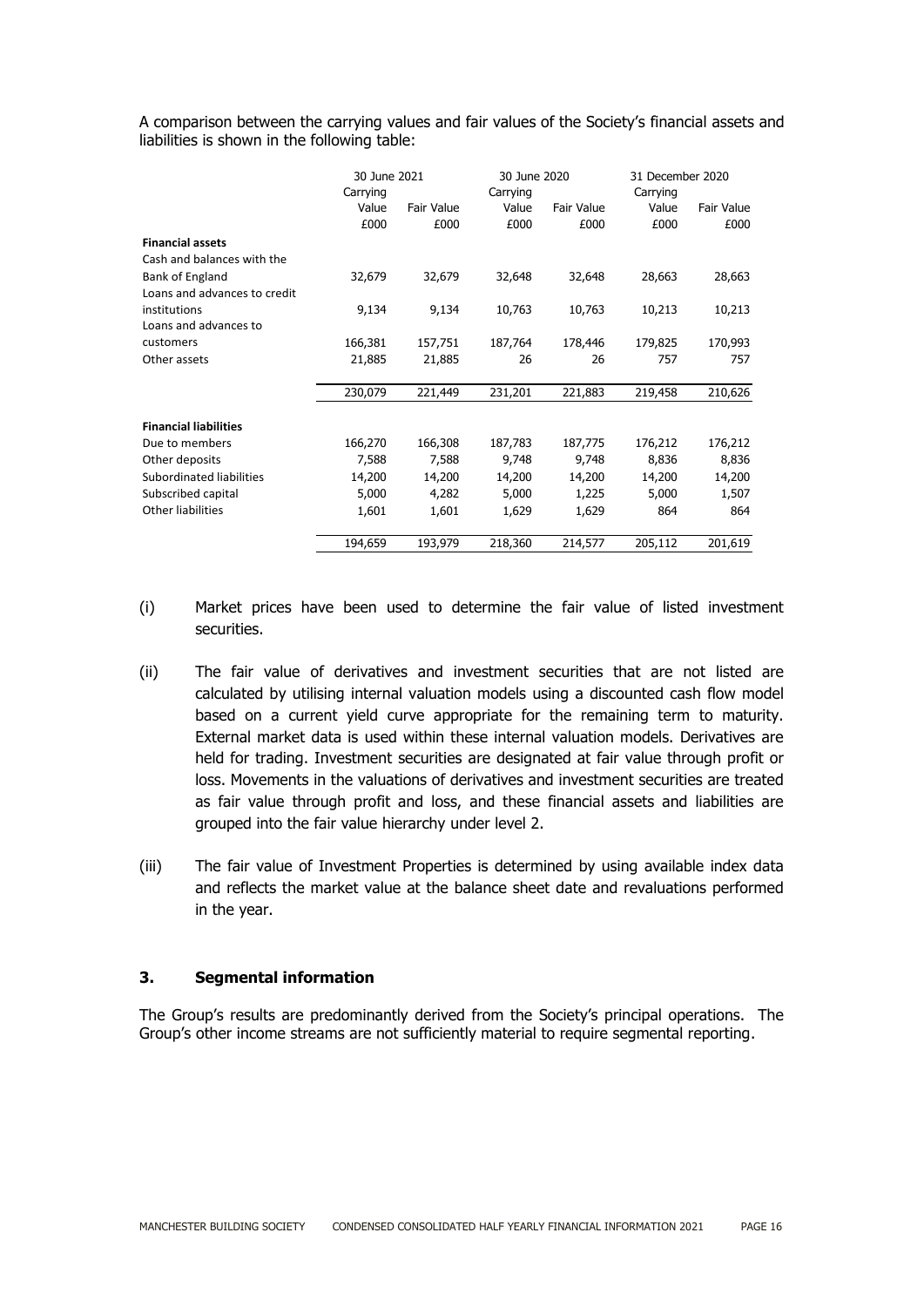# **4. Liquid assets**

|                                            | Unaudited | Unaudited | Audited   |
|--------------------------------------------|-----------|-----------|-----------|
|                                            | 30 Jun 21 | 30 Jun 20 | 31 Dec 20 |
|                                            | £000      | £000      | £000      |
| Cash and balances with the Bank of England | 32,679    | 32,648    | 28,663    |
| Loans and advances to credit institutions  | 9,134     | 10,763    | 10,213    |
|                                            | 41,813    | 43,411    | 38,876    |

## **5. Loans and advances to customers**

|                                       | Unaudited | Unaudited | Audited   |
|---------------------------------------|-----------|-----------|-----------|
|                                       | 30 Jun 21 | 30 Jun 20 | 31 Dec 20 |
|                                       | £000      | £000      | £000      |
| <b>Gross Balances</b>                 |           |           |           |
| Fully secured on residential property | 174,693   | 194,643   | 187,467   |
| Fully secured on land                 | 14,922    | 17,712    | 17,467    |
| Other loans                           | 219       | 269       | 236       |
|                                       | 189,834   | 212,624   | 205,170   |
| <b>Provisions</b>                     |           |           |           |
| Fully secured on residential property | 21,709    | 22,293    | 22,809    |
| Fully secured on land                 | 1,742     | 2,530     | 2,534     |
| Other loans                           | 2         | 37        | 2         |
|                                       | 23,453    | 24,860    | 25,345    |
| <b>Net Balances</b>                   |           |           |           |
| Fully secured on residential property | 152,984   | 172,350   | 164,658   |
| Fully secured on land                 | 13,180    | 15,182    | 14,933    |
| Other loans                           | 217       | 232       | 234       |
|                                       | 166,381   | 187,764   | 179,825   |
|                                       |           |           |           |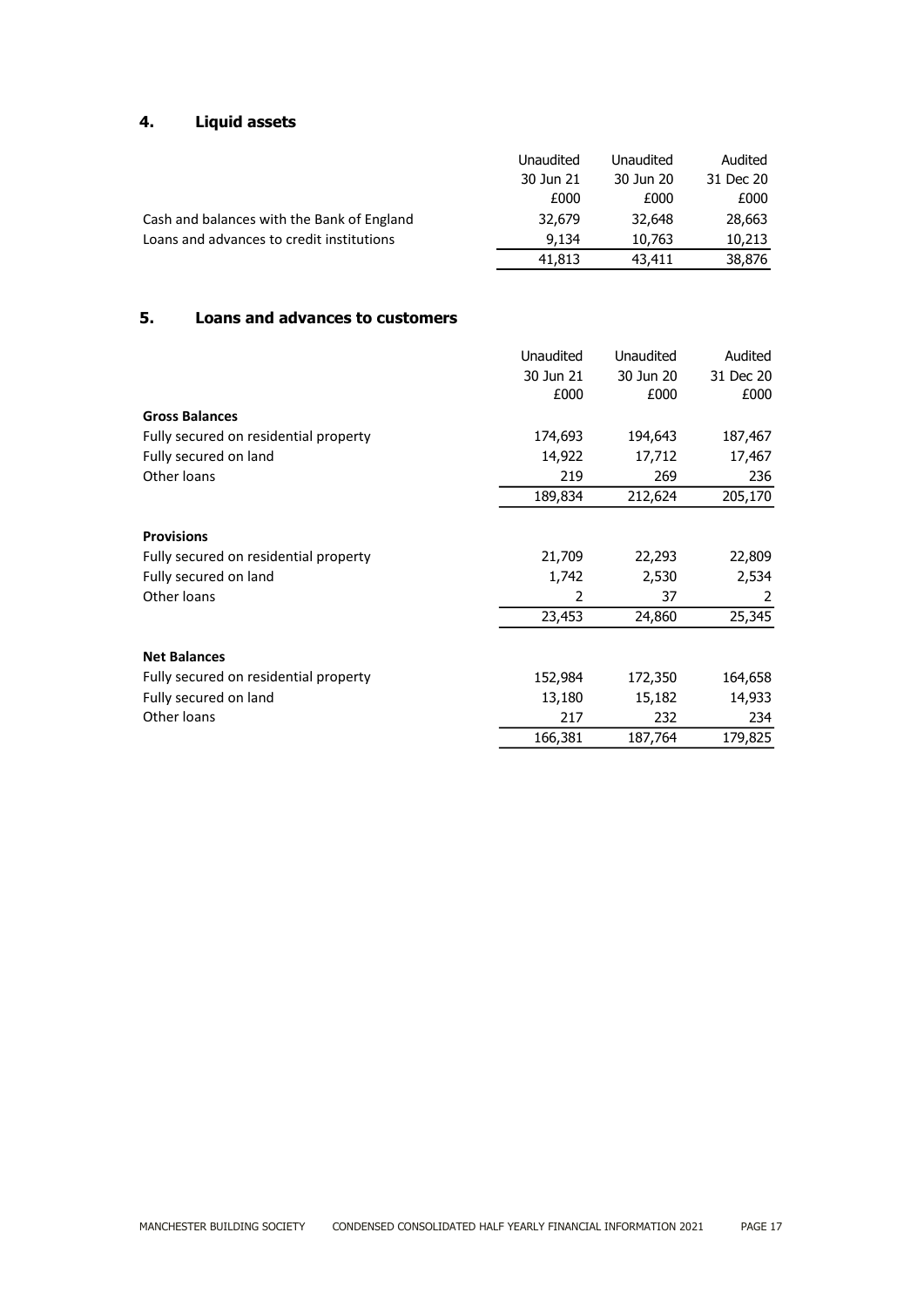#### **6. Impairment losses**

|                                                                   | 30 Jun 21<br>£000 | 30 Jun 20 | 31 Dec 20 |
|-------------------------------------------------------------------|-------------------|-----------|-----------|
|                                                                   |                   |           |           |
|                                                                   |                   | £000      | £000      |
| <b>Expected credit losses</b>                                     |                   |           |           |
| Impairment (gains) / losses on loans and advances to customers on |                   |           |           |
| residential property and land                                     | (102)             | 386       | 604       |
| Amounts recovered on loans and advances to customers on           |                   |           |           |
| residential property and land, written off in prior periods       | (4)               |           | (4)       |
| <b>Total expected credit losses</b>                               | (106)             | 386       | 600       |
| <b>Other impairment losses</b>                                    |                   |           |           |
| Impairment losses on loans and advances to customers on           |                   |           |           |
| lifetime mortgages                                                | 218               | 1,762     | 2,527     |
| <b>Total other impairment losses</b>                              | 218               | 1,762     | 2,527     |
|                                                                   |                   |           |           |
|                                                                   |                   |           |           |

Expected Credit losses relate to the Group's UK mortgage portfolios. The calculation methodology remains unchanged from that disclosed on pages 35 to 37 of the 2020 Annual Report and Accounts. The release in the 6 months to June 2021 is driven by a more optimistic economic outlook. The key assumptions used in calculating the provisions are:

|                                        |        | <b>Unaudited</b><br>30-Jun-21 |                  |                           | <b>Unaudited</b><br>30-Jun-20 |      |                  |                           |        |      |                  | <b>Audited</b><br>31-Dec-20 |  |
|----------------------------------------|--------|-------------------------------|------------------|---------------------------|-------------------------------|------|------------------|---------------------------|--------|------|------------------|-----------------------------|--|
| Scenario weighting                     | 30%    | 39%                           | 30%              | 1%                        | 30%                           | 39%  | 30%              | 1%                        | 30%    | 39%  | 30%              | 1%                          |  |
| <b>Assumptions</b><br>(5 year average) | Upturn | Base                          | Mild<br>Downturn | Severe<br><b>Downturn</b> | Upturn                        | Base | Mild<br>Downturn | Severe<br><b>Downturn</b> | Upturn | Base | Mild<br>Downturn | Severe<br>Downturn          |  |
| House price index                      | 5.2%   | 2.7%                          | (2.2%)           | (8.7%)                    | 4.2%                          | 1.7% | (3.2%)           | $(10.0\%)$                | 3.1%   | 0.7% | (3.9%)           | $(10.0\%)$                  |  |
| Consumer price index                   | 2.1%   | 1.9%                          | 1.4%             | 0.8%                      | 1.7%                          | 1.4% | 0.8%             | 0.2%                      | 2.2%   | 1.8% | 1.2%             | 0.6%                        |  |
| Uk Unemployment rate                   | 3.9%   | 4.3%                          | 6.2%             | 7.0%                      | 4.2%                          | 4.4% | 6.7%             | 7.9%                      | 4.2%   | 5.0% | 7.1%             | 8.2%                        |  |
| LIBOR (3 month)                        | 1.2%   | 0.3%                          | (0.0%            | (0.4% )                   | 1.2%                          | 0.3% | 0.3%             | (0.0%                     | 0.8%   | 0.1% | (0.2%            | (0.5%)                      |  |
| Bank base rate                         | 1.1%   | 0.3%                          | $(0.1\%)$        | (0.6% )                   | 1.0%                          | 0.2% | 0.0%             | (0.4%                     | 0.8%   | 0.2% | (0.2%            | (0.7%)                      |  |

Other impairment losses relate to the Group's Spanish lifetime portfolio. The charge of £0.2m constitutes a £0.7m charge for provision movements and a £0.5m release related to exchange rate movements. The June 2020 charge of  $£1.8$ m constitutes a charge of  $£1.1$ m for provision movements and £0.7m relating to exchange rate movements. In both periods, the exchange rate movements included within impairment losses were largely offset by exchange rate movements included within Other Operating Income.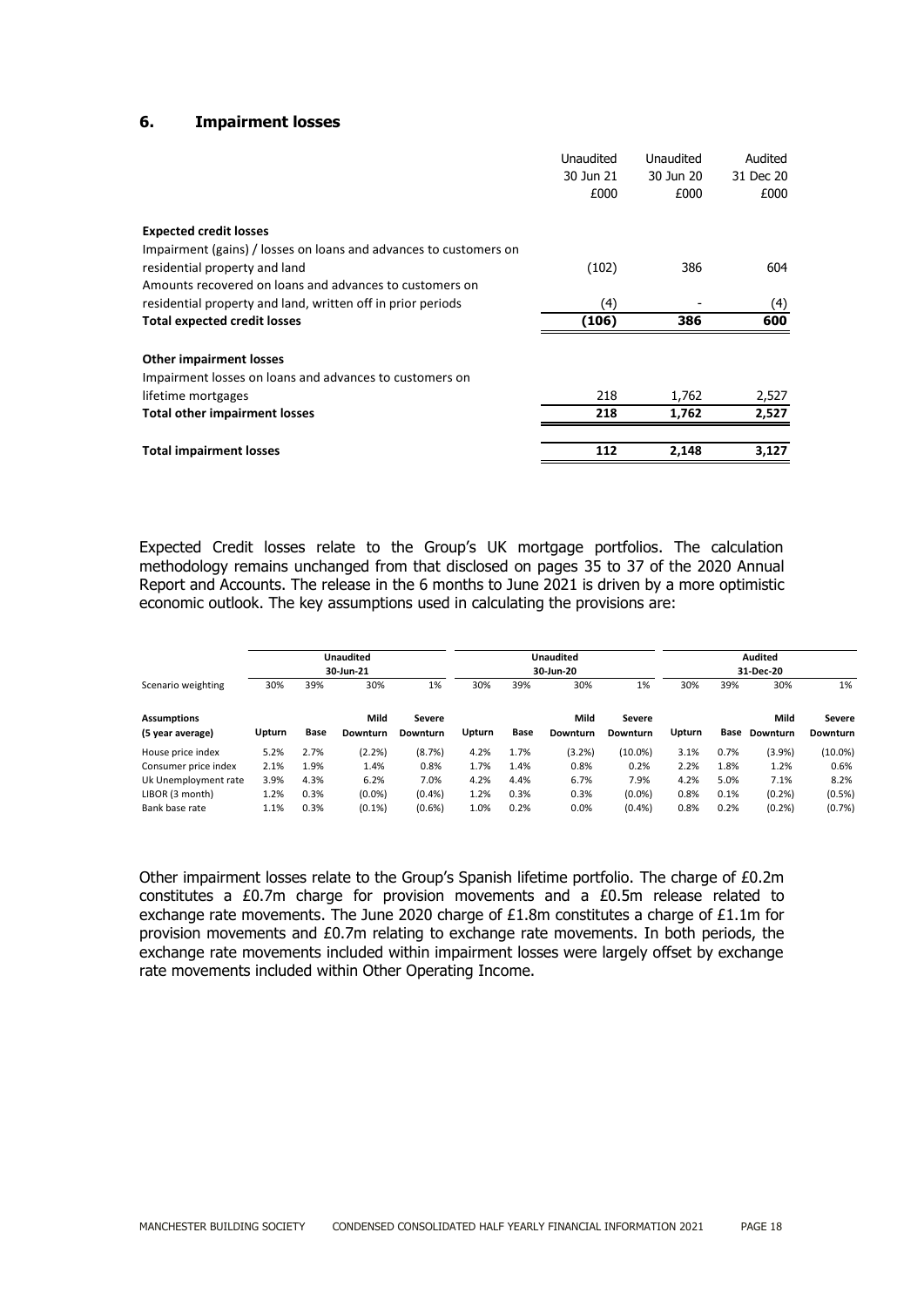## **7. Deferred tax assets**

|                                                           | <b>Unaudited</b> | Unaudited | Audited   |
|-----------------------------------------------------------|------------------|-----------|-----------|
|                                                           | 30 Jun 21        | 30 Jun 20 | 31 Dec 20 |
|                                                           | £000             | £000      | £000      |
| Tax losses                                                |                  |           |           |
| Deferred tax movement on timing differences on derivative |                  |           |           |
| contracts                                                 |                  |           |           |
| Accelerated tax depreciation                              |                  |           |           |
| Other provisions                                          |                  |           |           |
| Total                                                     | -                |           |           |

Deferred tax assets are recognised for tax loss carry-forwards to the extent that the realisation of the related tax benefits through future taxable profits is probable.

The main rate of corporation tax in the UK reduced from 20% to 19% on 1 April 2017, and is due to remain at this rate at least until 31 March 2022.

The carrying value of the deferred tax asset ("DTA") is £nil as no further assets have been recognised.

The Group's long-term financial projections, based on a managed run-off of the balance sheet without a return to lending, indicate that the underlying operations of the Group will remain profitable in the short to medium-term. In the medium to long-term it is likely that the net interest margin will be insufficient to cover operating costs and loan impairment charges, resulting in operating losses.

The Group expects to receive additional interest and costs from Grant Thornton in addition to those recognised at 30 June 2021. The quantum of this award is unknown but would be expected to generate one-off profits for the Group. Given the uncertainty over quantum, no deferred tax asset has been recognised in respect of this future profit.

It should be noted that the DTA de-recognised in prior years is still available for tax relief purposes, as tax losses can be carried forward indefinitely under UK tax rules and can be used subject to the availability of future taxable profits. Deferred tax assets have not been recognised.

At 30 June 2021 for the Group, these were:

- £1,803k arising from timing differences on derivative contracts (December 2020: £1,455k)

- £4,638k arising from losses (December 2020: £6,059k)

## **8. Deposits from banks and others**

|                | Unaudited | Unaudited | Audited   |
|----------------|-----------|-----------|-----------|
|                | 30 Jun 21 | 30 Jun 20 | 31 Dec 20 |
|                | £000      | £000      | £000      |
| Other deposits | 7,588     | 9,748     | 8,836     |
| Total          | 7,588     | 9,748     | 8,836     |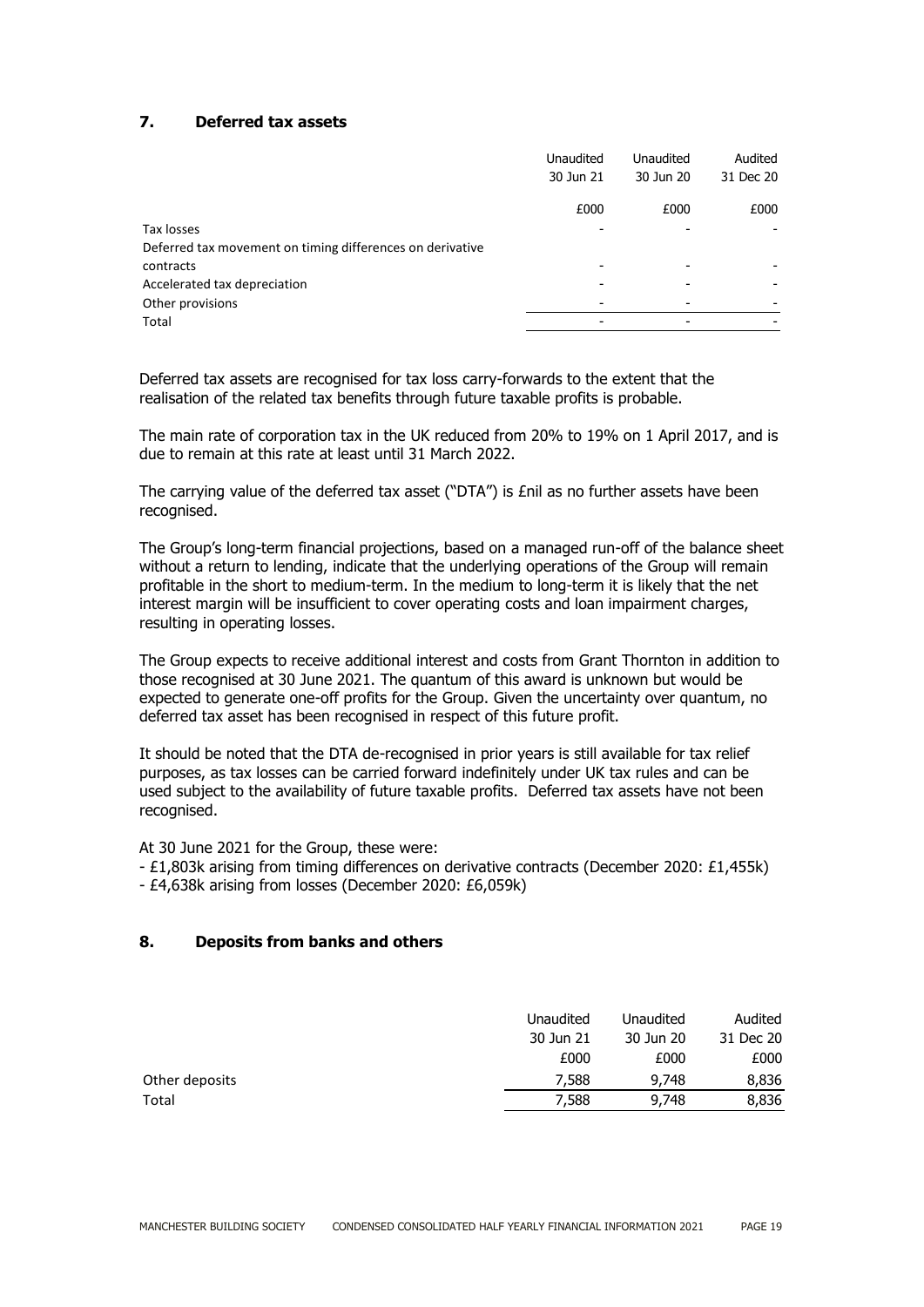## **9. Income tax**

|                                                         | Unaudited | <b>Unaudited</b> | Audited   |
|---------------------------------------------------------|-----------|------------------|-----------|
|                                                         | 30 Jun 21 | 30 Jun 20        | 31 Dec 20 |
|                                                         | £000      | £000             | £000      |
|                                                         |           |                  |           |
| Results for the period before tax                       | 22,009    | (393)            | (344)     |
| Tax rate                                                | 19.00%    | 19.00%           | 19.00%    |
| Expected tax (credit) / expense                         | 4,182     | (75)             | (65)      |
| Adjustments for non-deductible items                    |           |                  | 5         |
| Current period profits and losses for which no deferred |           |                  |           |
| tax asset recognised                                    |           | 169              | 275       |
| Decrease in deferred tax asset recognised               |           |                  | (192)     |
| Fixed asset timing difference for which no deferred tax |           |                  |           |
| asset recognised                                        | (85)      | (94)             |           |
| Profits of period covered by brought forward losses in  |           |                  |           |
| respect of which no deferred tax asset recognised       | (2,534)   |                  | (23)      |
| Actual tax expense                                      | 1,563     |                  |           |

## **10. Provisions for liabilities and charges**

|                                                            | <b>Unaudited</b> | <b>Unaudited</b> | Audited   |
|------------------------------------------------------------|------------------|------------------|-----------|
|                                                            | 30 Jun 21        | 30 Jun 20        | 31 Dec 20 |
| <b>Customer redress</b>                                    | £000             | £000             | £000      |
| At start of period                                         |                  | 18               | 18        |
| Release for the period                                     |                  |                  | (18)      |
| Provision utilised                                         |                  |                  |           |
| At end of period                                           |                  | 18               |           |
| Total provisions for liabilities and charges at the end of |                  |                  |           |
| the period                                                 |                  | 18               |           |

No provision is required for customer redress. The customer redress exercise in respect of instances of non-compliance with the CCA within the NMB MAC and CLC second charge portfolios, was completed in 2017 and the remaining provision of £18k was released in 2020.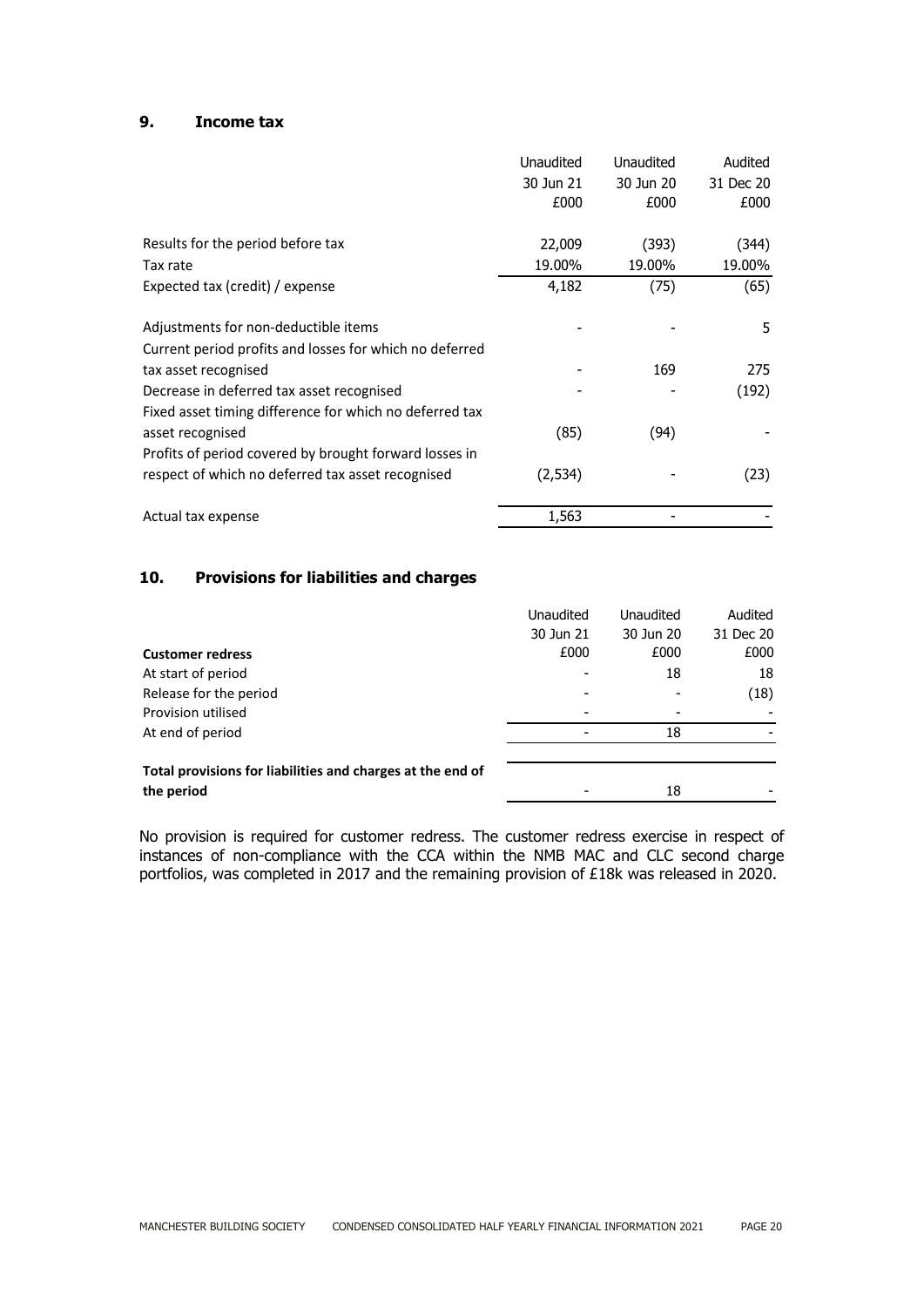## **11. Subordinated liabilities**

|                                                      | Unaudited | Unaudited | Audited   |
|------------------------------------------------------|-----------|-----------|-----------|
|                                                      | 30 Jun 21 | 30 Jun 20 | 31 Dec 20 |
|                                                      | £000      | £000      | £000      |
| Loan (repay 2022) interest: 3 month LIBOR $+ 1.75\%$ | 5,000     | 5,000     | 5,000     |
| Loan (repay 2023) interest: 3 month LIBOR + 2.45%    | 4,200     | 4,200     | 4,200     |
| Loan (repay 2032) interest: 6.70%                    | 5,000     | 5,000     | 5,000     |
| Total                                                | 14,200    | 14,200    | 14,200    |

#### **12. Subscribed capital**

The Society has two tranches of PIBS in issue. The first tranche was issued in 1999 and is remunerated at 8.00% and the other was issued in 2005 and is remunerated at 6.75%. The two tranches are accounted for differently as they are subject to differing legal arrangements. Both tranches of PIBS are unsecured and rank pari passu with each other. In priority terms, the PIBS holders rank behind the Society's depositing members, its wholesale counterparties and all subordinated note holders. PIBS coupons are non-cumulative.

Classified as a liability:

|                                         | Unaudited | Unaudited | Audited   |
|-----------------------------------------|-----------|-----------|-----------|
|                                         | 30 Jun 21 | 30 Jun 20 | 31 Dec 20 |
|                                         | £000      | £000      | £000      |
| 8.00% Permanent Interest Bearing Shares | 5,000     | 5,000     | 5,000     |
| Total                                   | 5,000     | 5,000     | 5,000     |
| Classified as equity:                   |           |           |           |
|                                         | Unaudited | Unaudited | Audited   |
|                                         | 30 Jun 21 | 30 Jun 20 | 31 Dec 20 |
|                                         | £000      | £000      | £000      |
| 6.75% Permanent Interest Bearing Shares | 9,788     | 9,788     | 9,788     |
| Total                                   | 9,788     | 9,788     | 9,788     |

## **13. Profit Participating Deferred Shares**

|                                   | Unaudited | Unaudited | Audited   |
|-----------------------------------|-----------|-----------|-----------|
|                                   | 30 Jun 21 | 30 Jun 20 | 31 Dec 20 |
|                                   | £000      | £000      | £000      |
| Nominal value - proceeds received | 18,000    | 18,000    | 18,000    |
| Less: issue costs                 | (539)     | (539)     | (539)     |
| Total                             | 17,461    | 17,461    | 17,461    |

The shares were issued in April 2013, are unsecured and rank pari passu with any other deferred shares comprising Common Equity Tier 1 capital issued or to be issued by the Society and rank behind any other deferred shares of the Society in issue not comprising Common Equity Tier 1 capital, including the Society's 1999 and 2005 PIBS.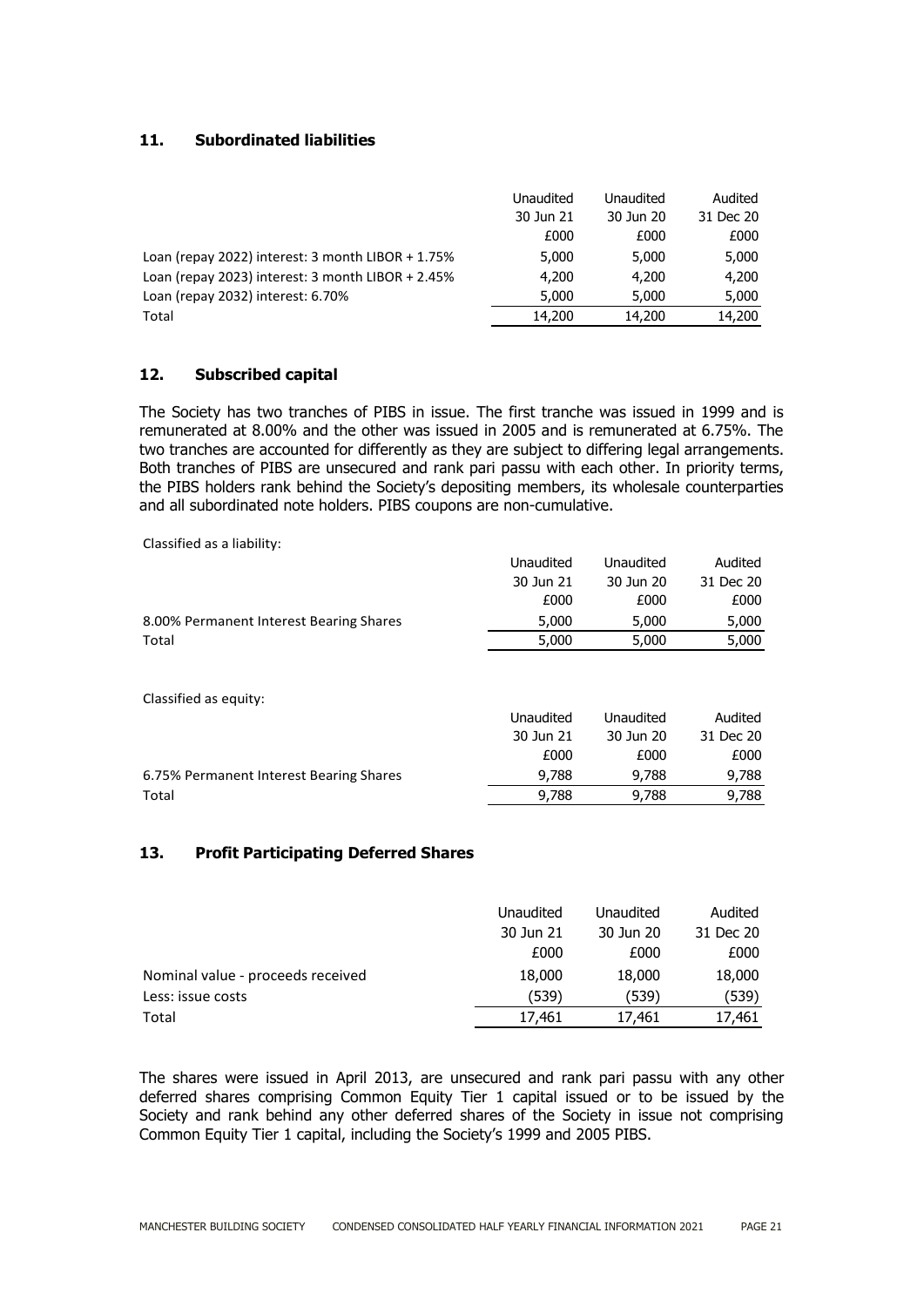The PPDS holders rank behind the Society's depositing members, its wholesale counterparties and all subordinated note holders.

The terms of the PPDS allow the Board, at its sole discretion, to declare a dividend of up to 30% of the Society's post tax profits. Dividends are non-cumulative.

#### **14. Capital**

The Board manages capital within the regulatory limits set by the PRA.

The Group calculates and reports its regulatory capital on a "Total Group" basis with the regulatory capital group being made up of the Society and MBS (Mortgages) Limited.

|                                                       | Unaudited          | Unaudited          | Audited            |
|-------------------------------------------------------|--------------------|--------------------|--------------------|
|                                                       | 30 Jun 21          | 30 Jun 20          | 31 Dec 20          |
|                                                       | <b>Total Group</b> | <b>Total Group</b> | <b>Total Group</b> |
|                                                       | £000               | £000               | £000               |
| <b>Tier 1 Capital</b>                                 |                    |                    |                    |
| Common Equity Tier 1 Capital (CET1)                   |                    |                    |                    |
| Accumulated Profits / (Losses) (after applying IFRS 9 |                    |                    |                    |
| transitional arrangements)                            | 9,105              | (10, 851)          | (10, 801)          |
| Profit Participating Deferred Shares                  | 17,461             | 17,461             | 17,461             |
| <b>Total CET1 Capital</b>                             | 26,566             | 6,610              | 6,660              |
| Other Tier 1 Capital                                  |                    |                    |                    |
| Permanent Interest Bearing Shares                     |                    |                    |                    |
| -Nominal balance                                      | 14,788             | 14,788             | 14,788             |
| -Amortisation                                         | (13, 309)          | (11, 831)          | (11, 831)          |
| Net Permanent Interest Bearing Shares                 | 1,479              | 2,957              | 2,957              |
| <b>Total Tier 1 Capital</b>                           | 28,045             | 9,567              | 9,617              |
| <b>Tier 2 Capital</b>                                 |                    |                    |                    |
| <b>Subordinated Debt</b>                              |                    |                    |                    |
| -Nominal balance                                      | 14,200             | 14,200             | 14,200             |
| -Amortisation                                         | (11,746)           | (9,406)            | (10, 334)          |
| Net Subordinated Debt                                 | 2,454              | 4,794              | 3,866              |
| <b>Permanent Interest Bearing Shares</b>              | 13,309             | 11,831             | 11,831             |
| <b>Total Tier 2 Capital</b>                           | 15,763             | 16,625             | 15,697             |
| <b>Total Regulatory Capital</b>                       | 43,808             | 26,192             | 25,314             |

Since the start of 2021 Total Regulatory Capital under CRD IV has increased by £18,494k from £25,314k to £43,808k.

The increase results from ongoing operations, made up as follows:

- An increase of £20,446k in the retained earnings of the regulatory group for the period, primarily due to the Society's successful appeal to the Supreme Court;
- a reduction of £60k regarding the transitional rules covering the implementation of IFRS 9;
- a reduction of £6k relating to difference in amortisation period of intangible fixed assets in accounting policy and regulatory capital treatment;
- a reduction of £474k being an unaccrued foreseeable dividend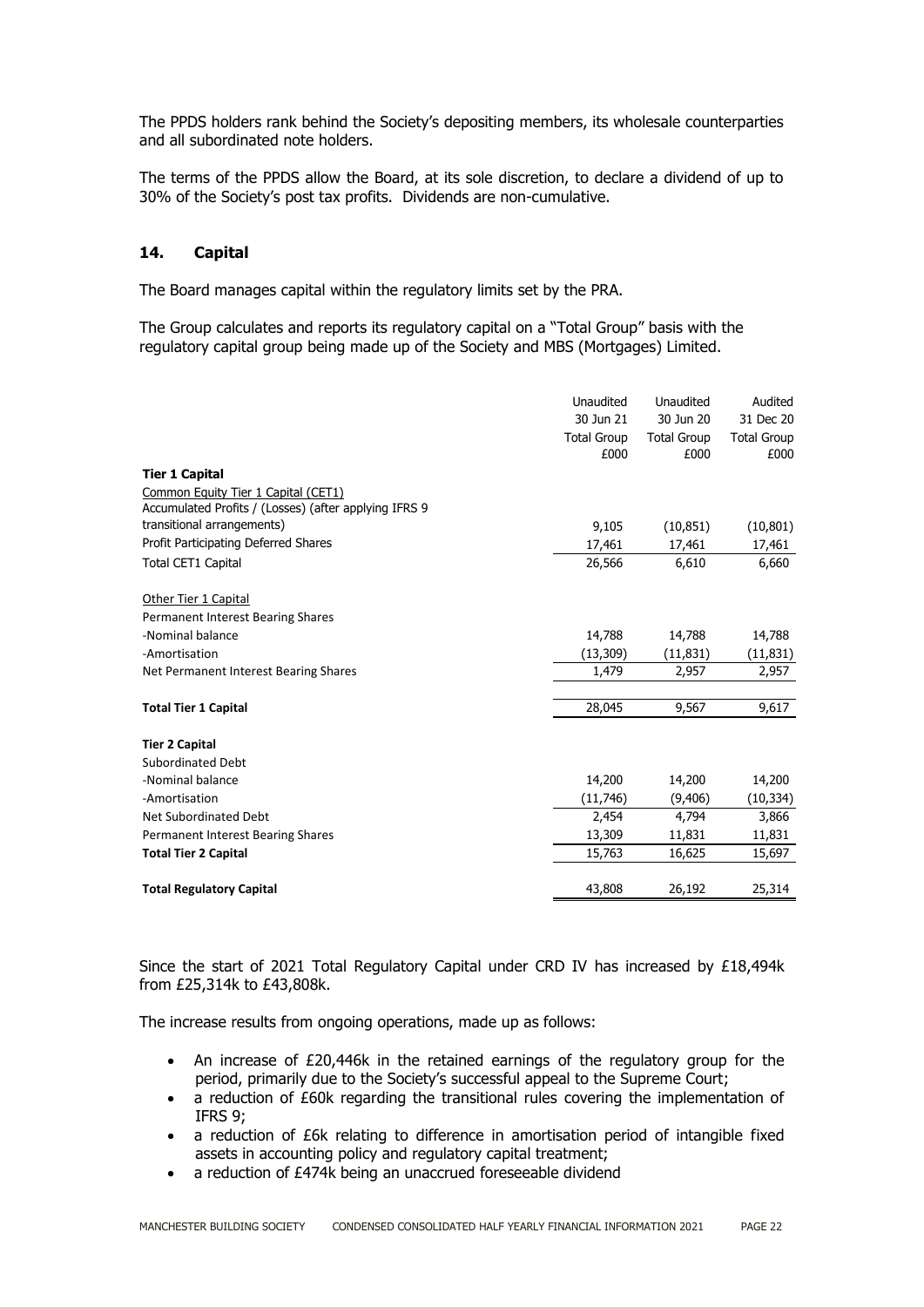- the continued grandfathering of Subordinated debt out of Tier 2 capital over a 9 year period, amounting to £500k in the half year;
- amortisation out of Tier 2 capital of an additional portion of Subordinated debt which now has less than five years to its maturity date, amounting to £912k in the half year.

As at 30 June 2021 the Group continued to have headroom above its TCR in total capital terms and, following the award of damages to it by the Supreme Court, does meet the qualitative standards for the level of CET 1 regulatory capital for the first time since 2016.

A review of the strategic direction to be taken by the Group following the Supreme Court judgment is being undertaken by the Directors alongside its regulators and advisors. Whilst the Capital position has improved to a level that all capital requirements are now satisfied, the Society remains at risk that a stress event or other significant loss could result in a future breach.

Under the applicable capital conservation rules, as a result of the shortfall against qualitative standards for the level of CET 1 regulatory capital, the Group has not paid coupons on PIBS since April 2016. The Board expects to be able to make the PIBS coupon payments which become due in October 2021 but recognises that there continues to be uncertainty over the Group's ability to make coupon payments in the medium to long term.

## **15. Related party transactions**

The Group is controlled by Manchester Building Society and at 30 June 2021 consisted of the Society and its wholly owned subsidiary, MBS (Mortgages) Ltd. The Society continued to provide loan funding to its subsidiary during the half year ended 30 June 2021 in a manner similar to that disclosed in the 2020 Annual Report and Accounts. Accordingly, transactions with this related party are entered into in the normal course of business; related party transactions, for the half year to 30 June 2021 are similar in nature to those for the year ended 31 December 2020.

The Officers as at 30 June 2021 remain unaltered from those disclosed at 31 December 2020 on page 69 of the 2020 Annual Report and Accounts.

Where the services of key management personnel are provided by entities controlled by them, then transactions with these entities are approved by the Remuneration and Nominations Committee.

## **16. Financial commitments**

There is no material change to the Group's financial commitments from the position reported in the 2020 Annual Report and Accounts.

## **17. Contingent liabilities and assets**

(i) Contingent liabilities

Given the high level of scrutiny regarding financial institutions' treatment of customers and business conduct from regulatory bodies and other sources there is a risk that certain aspects of the Group's current or historic business, including, amongst other things, CCA regulated loans, may be determined by the FCA and other regulatory bodies or the courts as, in their opinion, not being conducted in accordance with applicable laws or regulations, or fair and reasonable treatment.